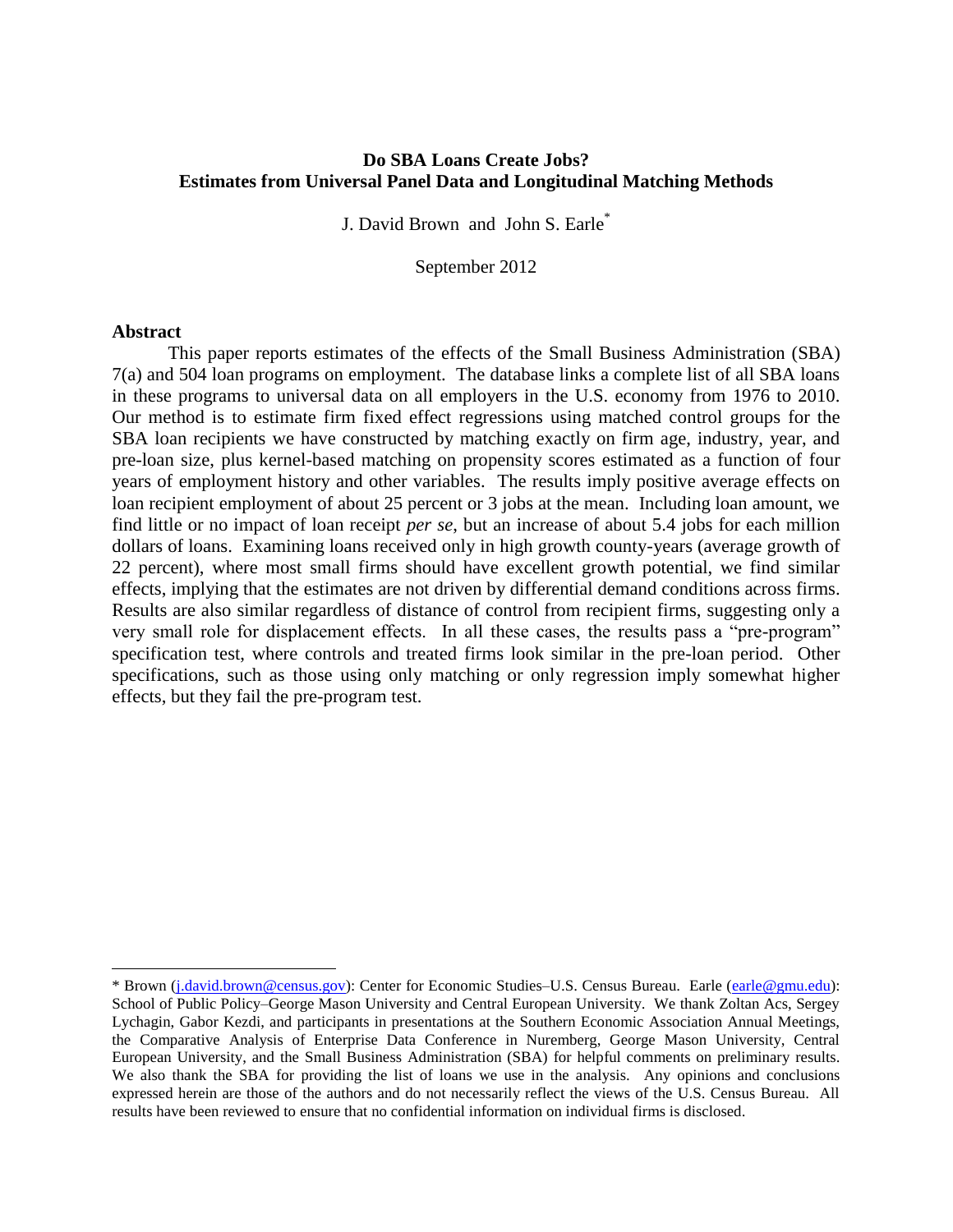#### **1. Introduction**

 $\overline{a}$ 

The "strategic goal" of the Small Business Administration (SBA) is "growing businesses and creating jobs."<sup>I</sup> The urgency of this mission has increased during the current slow recovery and high unemployment in the U.S. Nearly all political groups have reached a rare agreement that small businesses are the primary source of job creation, and the budget of the SBA has steadily increased, reaching "all-time records in the Agency's history, with over \$30 billion in lending support to 60,000 small businesses in its top two lending programs  $-7(a)$  and 504" during fiscal year  $2011<sup>2</sup>$ 

The broad assumption underlying the SBA programs is that easier credit facilitates growth, but whether the programs increase employment is theoretically ambiguous. Easier access to finance may overcome credit market imperfections and enable expansion (Stiglitz and Weiss, 1981). But the causal effect may be attenuated by "substitution effects" (crowding out of other sources of capital) and the aggregate growth consequences may be reduced by general equilibrium "displacement effects" (negative spillovers onto competing firms). If capital and labor are gross substitutes, the effect on employment could even be negative if the loan programs induce capital-labor substitution. Analyzing the impact of these programs is also empirically difficult for several reasons: many factors influence employment and growth, there is likely selection bias (positive or negative) in the awarding of loans, and firm-level microdata have usually been unavailable.

Perhaps as a result of these difficulties – and despite the prominence of SBA programs, their large size and high costs, and the many hopes vested in their benefits for business growth – there have been few attempts to evaluate them using appropriate data and econometric methods. Unlike labor market training programs, for example, where researchers have long estimated employment and wage impacts using appropriate micro data and program evaluation methods, analysts of SBA loans have had to rely on small samples, short time series, or aggregated data that do not permit the use of recent developments in econometrics (e.g., Imbens and Wooldridge, 2009). Most previous evaluations of small business programs consist of simple comparisons before and after the policy interventions, with little use of comparison groups of nonrecipients. The most common unit of observation in SBA studies is a geographic area such as the county, with outcomes measured as overall employment or per-capita income in the local area; Craig et al. (2009) review these studies. Many factors affect county-level employment and income, of course, which makes it difficult to disentangle the effects of a program that is small relative to the local economy. The SBA itself reports a "performance indicator" – the number of "jobs supported," reported in recent years at over  $0.5$  mln.<sup>3</sup> Although the exact calculation of this

<sup>&</sup>lt;sup>1</sup> See [http://www.sba.gov/about-sba-info/11572.](http://www.sba.gov/about-sba-info/11572) This goal is the first of three; the other two (which would be even more difficult to evaluate) are "building an SBA that meets the needs of today's and tomorrow's small businesses" and "serving as the voice for small business."

<sup>&</sup>lt;sup>2</sup> SBA programs have received strong support both from congress and all recent presidential administrations, and small businesses are frequently cited as "...the places where most new jobs begin" (President's Weekly Address, February 6, 2010). The academic source of this conventional wisdom goes back to Birch (1987), but it has been questioned by a number of economists, for instance, Davis, Haltiwanger, and Schuh (1996) and most recently by Haltiwanger, Jarmin, and Miranda (forthcoming). For the budget figures, see [http://www.sba.gov/sites/default/](http://www.sba.gov/sites/default/%20files/files/1-508%20Compliant%20FY%202013%20CBJ%20FY%202011%20APR%281%29.pdf)  [files/files/1-508%20Compliant%20FY%202013%20CBJ%20FY%202011%20APR%281%29.pdf](http://www.sba.gov/sites/default/%20files/files/1-508%20Compliant%20FY%202013%20CBJ%20FY%202011%20APR%281%29.pdf) .

<sup>&</sup>lt;sup>3</sup>The figure is 583,737 for Fiscal Year 2010 (the most recent provided) in http://www.sba.gov/sites/default/ [files/files/2-508%20Compliant%20Appendix%20FY%202012%20CBJ%20FY%202011%20APR%281%29.pdf](http://www.sba.gov/sites/default/%20files/files/2-508%20Compliant%20Appendix%20FY%202012%20CBJ%20FY%202011%20APR%281%29.pdf) , Appendix 3.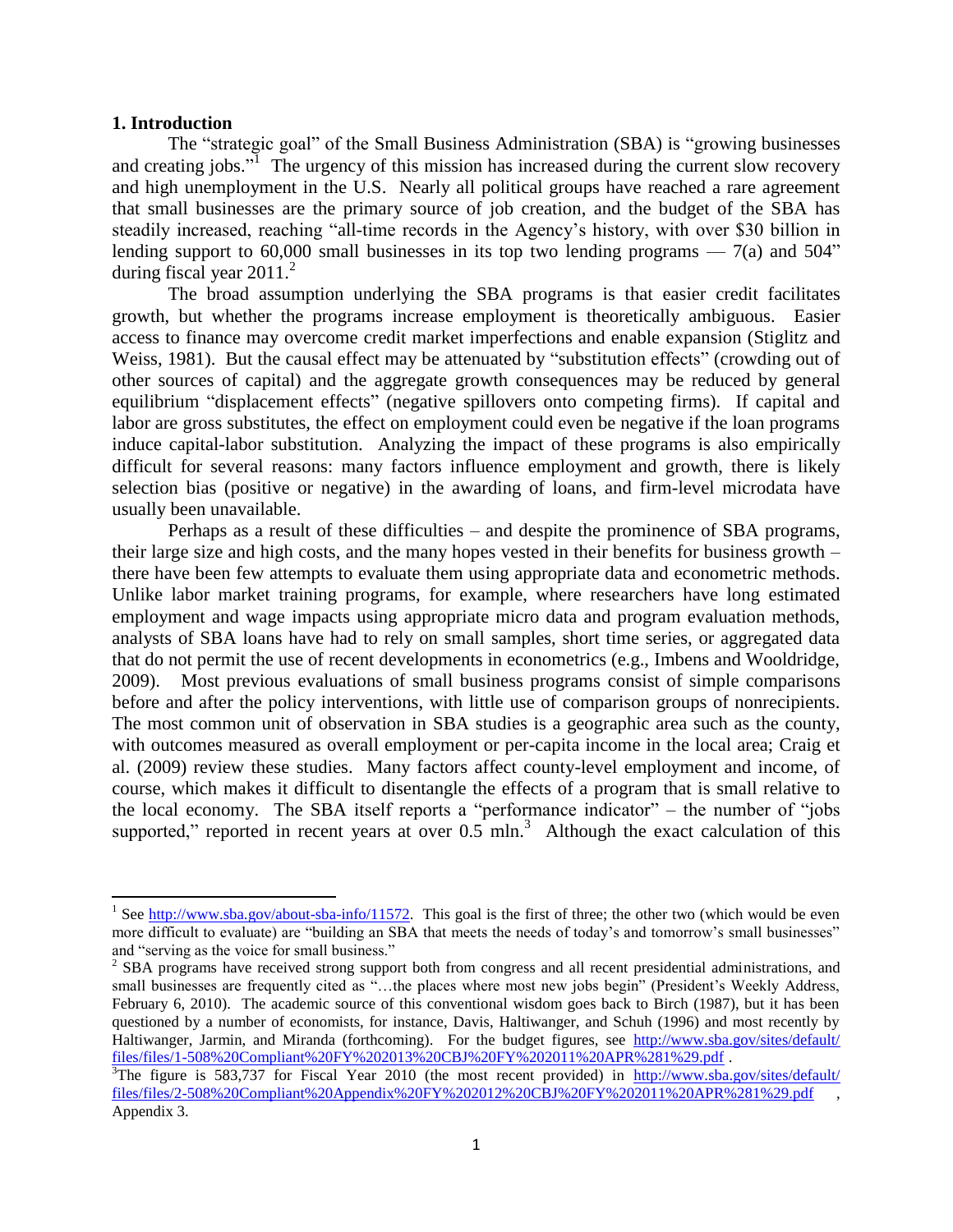indicator is unclear, it seems to be based on summing up the borrowers' statements on loan applications concerning their intentions to create or retain jobs.

Our research aims to contribute to the evaluation of these employment impacts by using much better data than were heretofore available and by applying recent econometric methods developed for estimating causal effects with such data. We link administrative data on every SBA 7(a) and 540 program loan to long-panel data on the universe of employers in the U.S. economy, and we used the linked data to implement a longitudinal matching estimator (e.g., Heckman et al., 1997, 1998). The annual panels in our data run from 1976 to 2010 and permit us to select comparator firms based on age, industry, and several years of employment history, to control for time and firm-fixed effects, and to measure the evolution of employment before and after the loans were awarded. We use multiple control groups, differentiated by distance from the loan-recipients, to assess possible general equilibrium (displacement) effects of the loans.

The paper builds on previous research on small business, finance, and government policy in several ways. Much of the recent small business controversy in the U.S. has actually not concerned policy directly, but rather the empirical relationship between business size and employment growth. Birch's (1987) claim that small businesses were responsible for most job creation is widely cited as the basis for government programs supporting this sector, although the underlying methods have been questioned by Davis, Haltiwanger, and Schuh 1996 (see also Neumark, Wall, and Zhang 2011, and Haltiwanger, Jarmin, and Miranda forthcoming). But the size-growth relationship is a different issue from the impact of the programs on business growth and performance, which is the question relevant for policy and the one we address in this paper.

Evaluating the effects of SBA loans on job creation is also related to macroeconomic debates on the size of the government spending multiplier (e.g., Ramey 2011). As in this paper, some of the recent literature on that question uses micro-data (e.g., Parker 2011 and Parker et al. 2011). Our analysis of potential displacement effects is relevant for the question whether government spending merely reallocates resources across economic agents or whether it also has an aggregate effect.

Finally, the paper is relevant for the broader theoretical and empirical literature on finance and growth (Levine 2005). As emphasized in Beck's (2011) review of the econometric research, a standard identification problem in that literature is determining the direction of causality between growth and finance, and despite a long list of empirical studies, the degree to which financial development promotes economic growth remains controversial. Most studies use aggregate (typically country-level) data. Those using firm-level data frequently employ country-level measures of financial development, because of the difficulty of measuring financial constraints at the firm level; see the controversy over the approach of analyzing the relationship between investment and cash flow (Hubbard 1998). By contrast, in this paper we are able to analyze a specific policy intervention varying at the firm level, which may be a unique contribution to this literature.<sup>4</sup>

Section 2 describes the SBA programs we analyze. Section 3 describes the data, including the several matched control samples. Section 4 outlines our evaluation methodology. Section 5 provides results, and Section 6 concludes the paper with a summary of results and caveats.

 $\overline{\phantom{a}}$ 

 $4$  Beck (2011) concludes his review with a call for firm-level studies evaluating the growth effects of finance by analyzing specific policy interventions, which is our purpose in this paper.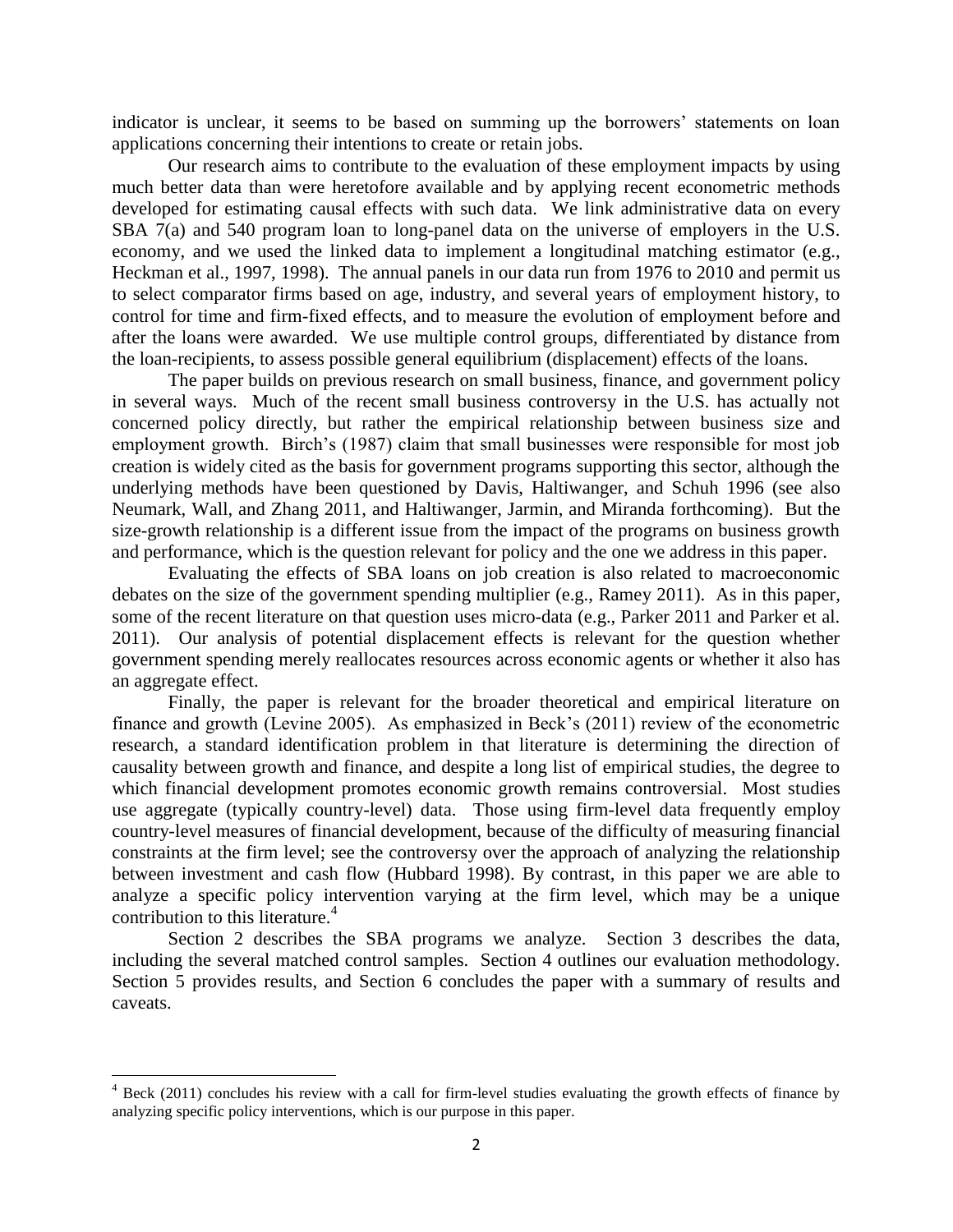### **2. SBA Loan Programs**

The SBA has several small business loan guarantee programs. SBA 7A loans not part of a special subprogram can be for an amount up to \$5 million, with a maximum 85 percent SBA guarantee for loans up to \$150,000, and a 75 percent maximum guarantee for higher amounts.<sup>5</sup> They are term loans that can be used for expansion/renovation; new construction; purchase of land, buildings, equipment, fixtures, and lease-hold improvements; working capital; debt refinancing for compelling reasons; seasonal line of credit; and inventory. Maturity depends on the ability to repay. Usually loans for working capital and machinery (not to exceed the life of equipment) have a maturity of 5-10 years, while loans for purchase of real estate can have a term up to 25 years. The SBA sets maximum loan interest rates, which decrease with loan amount and increase with maturity. Since December 8, 2004 SBA has charged a guaranty fee, which increases with maturity and loan amount. To qualify, a business must be for-profit; meet SBA size standards;<sup>6</sup> show good character,<sup>7</sup> management expertise, and a feasible business plan; not have funds available from other sources;  $\delta$  and be an eligible type of business. <sup>9</sup> The loan application is sent by the SBA to an independent entity for analysis.

Some 7A programs are more streamlined. Unlike with other 7A loans, in the 7A Preferred Lender Program (PLP) the SBA delegates the final credit decision and most servicing and liquidation authority to PLP lenders.<sup>10</sup> The SBA's role is to check loan eligibility criteria. The SBA selects lenders for PLP status based on their past record with the SBA, including proficiency in processing and servicing SBA-guaranteed loans. In payment default cases, the PLP lender agrees to liquidate all business assets before asking the SBA to honor its guaranty.

In the 7A Certified Lender Program (CLP), the SBA promises a loan decision within three working days on applications handled by CLP lenders.<sup>11</sup> Rather than ordering an independently conducted analysis, the SBA conducts a credit review, relying on the credit knowledge of the lender's loan officers. Lenders with a good performance history with SBA loans may receive CLP status.

l

<sup>&</sup>lt;sup>5</sup> See http://www.sba.gov/content/7a-terms-conditions.

<sup>&</sup>lt;sup>6</sup> The cut-offs for being a small business vary by NAICS industry. In some industries the criterion is the average number of employees, with a cut-off ranging from 50 to 1,500. In other industries it is average annual receipts, ranging from \$750,000 to \$35.5 million. For many types of financial institutions, the cut-off is \$175 million in assets. See [http://www.sba.gov/sites/default/files/files/Size\\_Standards\\_Table.pdf.](http://www.sba.gov/sites/default/files/files/Size_Standards_Table.pdf)

The principals of each applicant firm provide a "Statement of Personal History", which the SBA uses to determine if they have shown a willingness and ability to pay their debts and abide by their community's laws. See http://www.sba.gov/content/standard-7a-evaluation-criteria.

<sup>&</sup>lt;sup>8</sup> A review is made of both business and personal financial resources. When these resources are deemed excessive, the business is required to use them in place of part or all of the requested loan proceeds. See [http://www.sba.gov/content/standard-7a-evaluation-criteria.](http://www.sba.gov/content/standard-7a-evaluation-criteria) In the lender's application for an SBA guaranty, the lender must sign the following statement "Without the participation of SBA to the extent applied for, we would not be willing to make this loan, and in our opinion the financial assistance applied for is not otherwise available on reasonable terms." See [http://www.sba.gov/sites/default/files/SBA%20FORM%202301%20B.pdf.](http://www.sba.gov/sites/default/files/SBA%20FORM%202301%20B.pdf)

<sup>&</sup>lt;sup>9</sup> This includes engaging in, or proposing to engage in, business in the United States or its possessions; possessing reasonable owner equity to invest; and using alternative financial resources, including personal assets, before seeking financial assistance. See http://www.sba.gov/content/7a-eligibility.

<sup>10</sup> See http://www.sba.gov/content/steps-participating-plp.

<sup>&</sup>lt;sup>11</sup> See http://www.sba.gov/content/steps-participating-clp.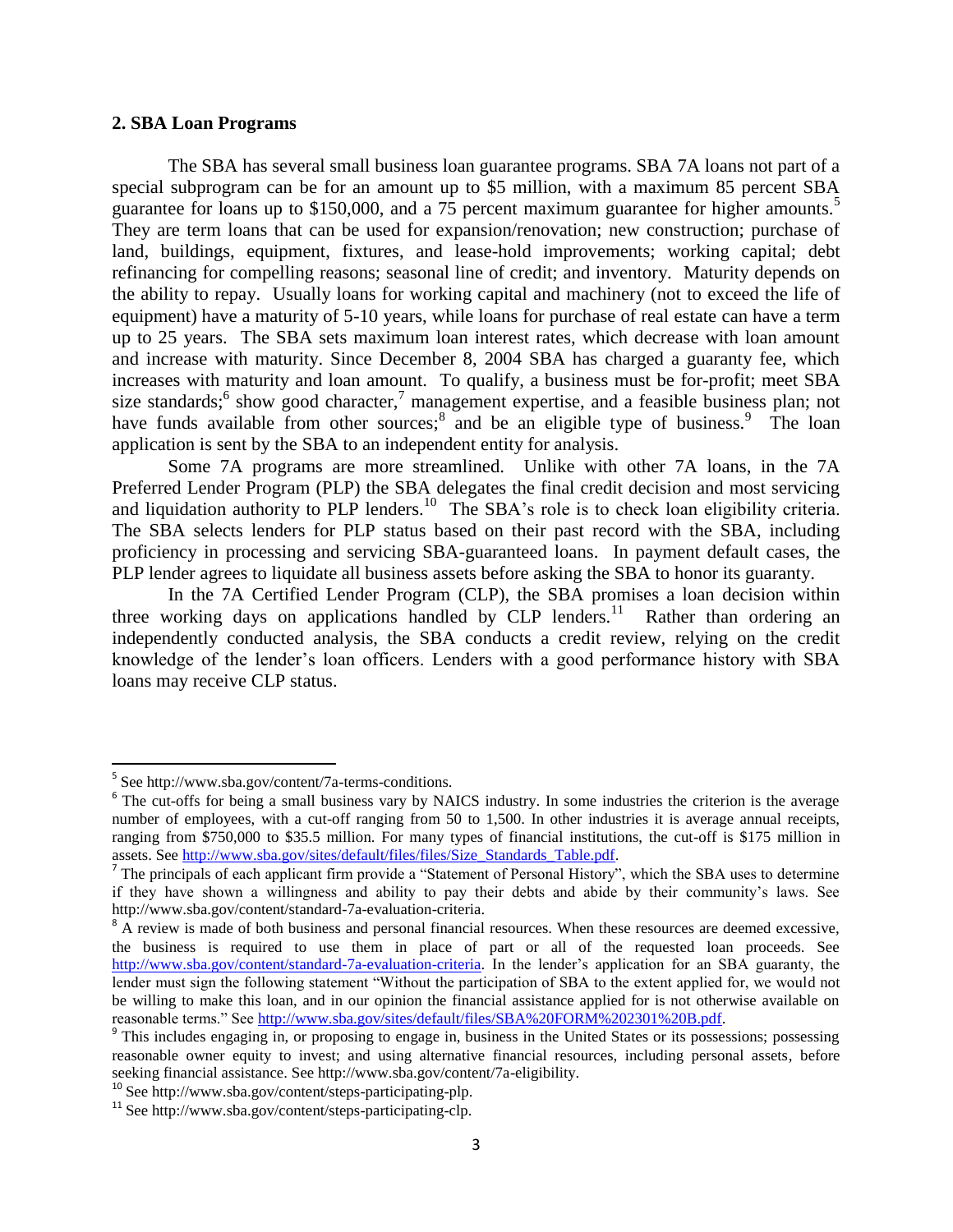SBA 7A Express loans have a \$350,000 maximum loan amount and 50 percent maximum SBA guaranty.<sup>12</sup> Interest rates can be higher than on other 7A loans. Qualified lenders may be granted authorization by the SBA to make eligibility determinations. The SBA promises a decision within 36 hours. $13$ 

The 504 Loan Program offers loan guarantees up to \$5 million or \$5.5 million, depending on the type of business.<sup>14</sup> Typically a lender covers 50 percent of the project costs without an SBA guarantee, a Certified Development Company (CDC) certified by the SBA provides up to 40 percent of the financing (100 percent guaranteed by an SBA-guaranteed debenture), and the borrower contributes at least 10 percent (the borrower is sometimes required to contribute up to 20 percent). CDCs are nonprofit corporations promoting community economic development via disbursement of 504 loans. Proceeds may be used for fixed assets or to refinance debt in connection with an expansion of the business via new or renovated assets. For-profit businesses with tangible net worth of no more than \$15 million and average income of no more than \$5 million after federal income taxes in the two years prior to application are eligible. Businesses must create or retain one job per \$65,000 guaranteed by the SBA, with the exception of small manufacturers, which must create or retain one job per \$100,000.

## **3. Data**

 $\overline{\phantom{a}}$ 

We use a database on all 7A and 504 loans guaranteed by the SBA from inception in 1953 through 2009 to identify loan recipients, amounts, and time of receipt. We convert the SBA-approved loan amounts to real 2010 prices using the annual average Consumer Price Index from the Bureau of Labor Statistics.<sup>15</sup> Loan timing is based on the date the SBA approved the loan. In order to exclude any firms receiving a disaster loan before their first 7A or 504 loan from the analysis, we also use a database on all SBA disaster loans from inception through 2009.

We have matched the SBA 7A, 504, and disaster loan data to the Census Bureau's employer and non-employer business registers using the following passes: The first is an exact match on 5-digit zip code, exact match on standardized street address, and exact match on standardized business name. For those unobservations unmatched after this pass, the second pass is an exact match on 3-digit zip code, a standardized street address soundex (phonetic algorithm), and an exact match on standardized business name. The third pass is an exact match on 5-digit zip code, all of street address allowing for some fuzziness (70 percent sensitivity in SAS's DQMATCH software), and business name allowing for some fuzziness. The fourth pass is an exact match on 5-digit zip code and business name allowing for some fuzziness; and the fifth pass is place (city) soundex, business name allowing for some fuzziness, street name allowing for some fuzziness, and street number allowing for some fuzziness. A match from the first pass is prioritized over the second pass, which is prioritized over the third pass, etc. In a

<sup>&</sup>lt;sup>12</sup> See<http://www.sba.gov/content/become-express-lender> and<http://www.sba.gov/sites/default/files/files/> Loan%20Chart%20Baltimore%20June%202012%20Version%202.pdf.

<sup>&</sup>lt;sup>13</sup> There are several other smaller 7A programs not described here. See<http://www.sba.gov/sites/default/files/files/> Loan%20Chart%20Baltimore%20June%202012%20Version%202.pdf.

<sup>14</sup> See http://www.sba.gov/content/cdc504-loan-program.

<sup>&</sup>lt;sup>15</sup> This can be downloaded from ftp://ftp.bls.gov/pub/special.requests/cpi/cpiai.txt.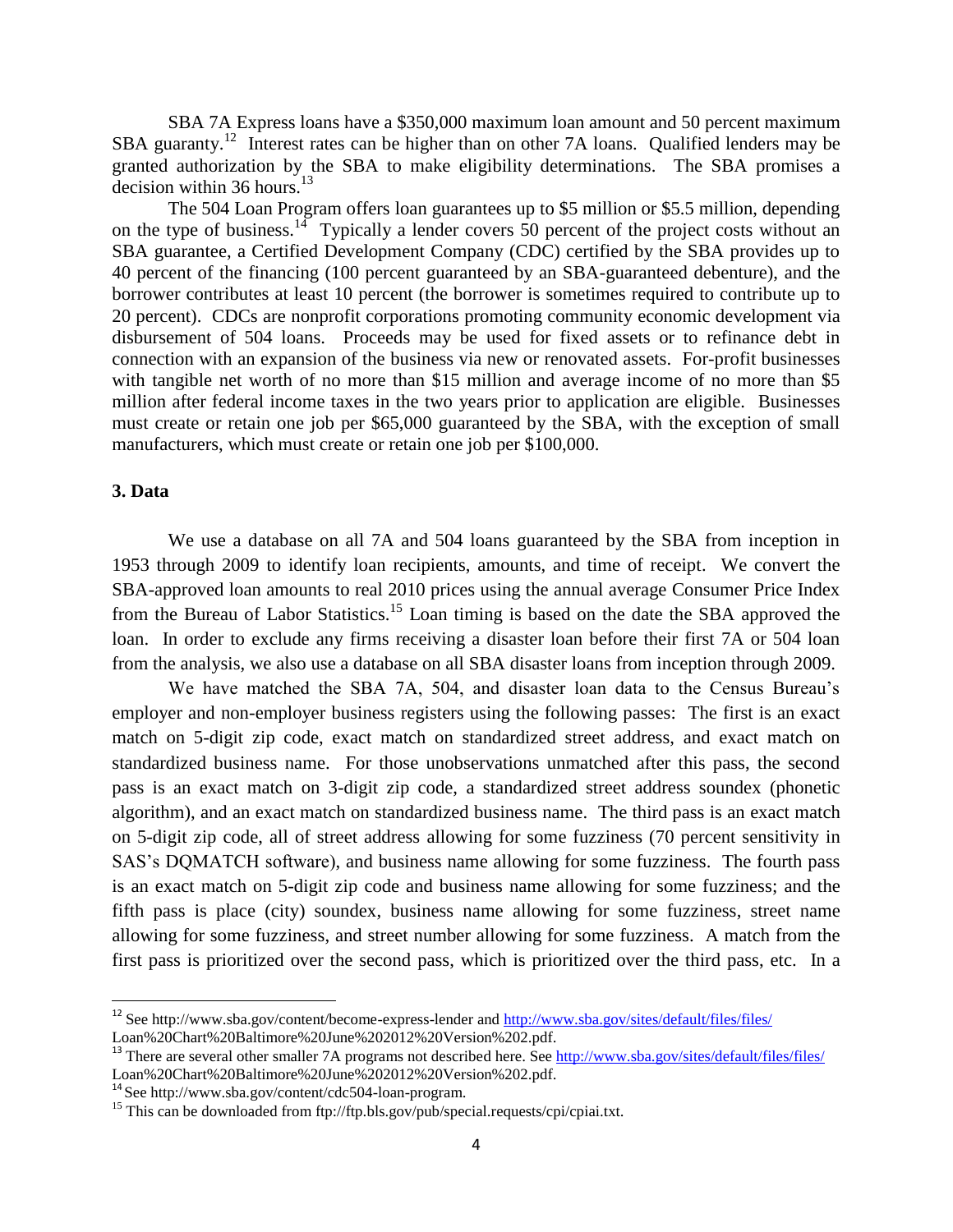first series of passes, the SBA data are matched to business registers from the same year as the loan. Then they are matched to business registers in the subsequent year, and finally to business registers in the previous year.

The Census Bureau's Longitudinal Business Database (LBD) consists of longitudinally linked employer business registers. The LBD tracks all firms and establishments in the U.S. non-farm business sector with paid employees on an annual basis in 1976-2010. The SBA loan match to employer business registers allows us to link the SBA data to the entire LBD. The LBD contains employment (as of the pay period including March  $12<sup>th</sup>$ ), annual payroll, establishment age (calculated based on the first year the establishment appears in the dataset), state, county, zip code, and industry code. The industry code is a four-digit SIC code through the year 2001 and a six-digit NAICS code in 2002-2010. We assign each establishment the latitude and longitude of its 5-digit zip code's centroid. The Census Bureau has calculated zip code centroids in the decennial census years of 1990, 2000, and  $2010$ .<sup>16</sup> We apply the 1990 centroids to the years 1976-1990, the 2000 centroids to the year 2000, and the 2010 centroids in 2010. We linearly interpolate the centroids for 1991-1999 and 2001-2009.

As shown in Table 1, 55.39 percent of the SBA 7A and 504 loans have been matched to business registers.<sup>17</sup> In this study we focus on single-establishment employer businesses receiving a SBA loan after their first year in operation.<sup>18</sup> Among firms receiving multiple SBA loans, we select the first 7A or 504 loan as the treatment.<sup>19</sup> We drop firms with a SBA disaster loan prior to their first 7A or 504 loan and those receiving their first 7A loan prior to 1977.<sup>20</sup> Our identification method relies heavily on the value of employment in the year prior to loan receipt, so we drop firms that do not have it in the LBD. Finally, we drop firms for which no suitable controls are found. Table 1 reports the number of loans dropped as a result of each of these restrictions.

Potential biases can result from the fact that not all single-establishment employer businesses receiving a SBA loan after start-up are included in the regression analysis. To get some feel for the nature of the possible bias, in Table 2 we display descriptive statistics from the SBA loan applications for four different samples: those reporting to be an existing business and not matched to any business register, those not in the regressions due to missing employment in the year prior to the loan, those not in the regressions because no suitable control firms have been found, and the main regression sample. Those not matched to business registers or which are missing LBD employment tend to be smaller firms relative to those in the regressions, and more of them are minority-owned and sole proprietorships or partnerships. In contrast, fewer

 $\overline{\phantom{a}}$ 

<sup>&</sup>lt;sup>16</sup> They can be downloaded at http://www.census.gov/geo/www/gazetteer/gazette.html.

<sup>&</sup>lt;sup>17</sup> Among loans issued to firms identifying themselves on the loan application as existing businesses, the match rate is somewhat higher, at 59.26 percent.

<sup>&</sup>lt;sup>18</sup> We drop loans issued to an entity that is part of a multi-establishment firm in the loan year or any earlier year. Though the effects of SBA loans on multi-establishment firms and start-ups are of interest, they require different identification methods, so we leave them for future research.

<sup>&</sup>lt;sup>19</sup> We limit the analysis to the first loan, as subsequent SBA loans could be influenced by the first loan's effect.

<sup>&</sup>lt;sup>20</sup> The first 504 loans were issued in 1986. Our identification methods require at least one year of data prior to receipt of the loan, and the LBD starts in 1976, necessitating dropping 7A loans prior to 1977.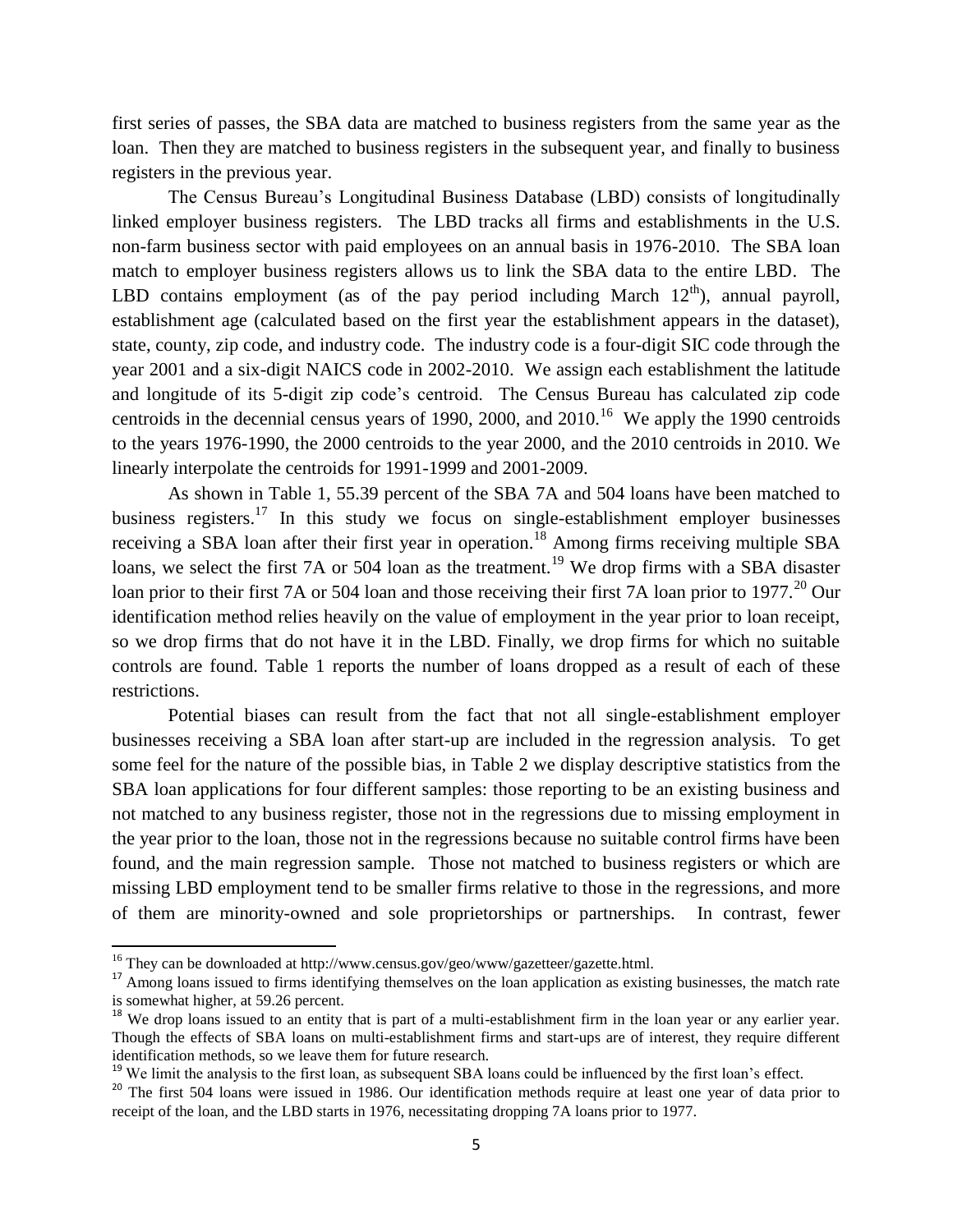recipients without suitable control firms are minority-owned or sole proprietorships or partnerships, and they are generally larger. More of those without controls are in manufacturing and fewer are in construction or services. There are nearly nine times as many loans in the not matched to any business register and missing LBD employment groups as there are in the group without suitable controls, so overall, the regression sample has higher average employment than the other groups. This may affect the results if loan effects vary with firm size (a topic of future research).

Table 3 shows descriptive statistics using variables from the LBD for those SBA firms matched to it (called treated firms), as well as all other LBD firms (excluding multiestablishment firms and those ever in a multi-establishment firm in the past). The standard deviation of employment for firms not receiving SBA loans (i.e., non-treated firms) is much larger, reflecting the fact that large firms are ineligible for SBA programs. Treated firm median employment is higher and mean employment is about the same as for non-treated firms, however, suggesting that SBA loan recipients tend to be larger firms within the small business sector. Treated firms are younger on average. More treated firms are in manufacturing and wholesale and retail trade compared to non-treated firms. These differences could affect employment growth, so a simple comparison of treated and non-treated firm employment growth is likely to be misleading.

#### **4. Methods**

Our goal is to analyze whether there is a causal effect of SBA loan receipt on employment. Let  $TREAT_{it} \epsilon \{0,1\}$  indicate whether firm *i* receives an SBA loan in year *t*, and let  $b_{it+s}$  be employment at time  $t+s$ ,  $s \ge 0$ , following loan receipt. The employment of the firm if it hadn't received a loan is  $y_{it+s}^0$ . The loan's causal effect for firm *i* at time *t*+*s* is defined as  $y_{it+s}^1 - y_{it+s}^0$ . The value of  $y_{it+s}^0$  is not observable, however. We define the average effect of treatment on the treated as  $E{y<sub>t+s</sub><sup>1</sup> - y<sub>t+s</sub><sup>0</sup>}|TREAT<sub>it</sub> = 1} = E{y<sub>t+s</sub><sup>1</sup>}|TREAT<sub>it</sub> = 1} E{y<sub>t+s</sub><sup>0</sup>}|TREAT<sub>it</sub> = 1$ . A counterfactual of the last term, i.e., the average employment outcome of loan recipients had they not received a loan, can be estimated using the average employment of non-recipients,  $E{y_{it+s}^0}$  (*TREAT<sub>it</sub>* = 0). This approximation is valid as long as there are no uncontrolled contemporaneous effects correlated with loan receipt. To help control for such contemporaneous effects, we use matching techniques to select a control group.

We have taken the following steps to select a control group for the employment regression sample. As mentioned in Section 3 above, we limit our treated sample to firms in the LBD that have been single-establishment firms since birth, ones that are at least one year old when receiving their first SBA loan, those receiving their first SBA 7A or 504 loan in 1977- 2009, those not receiving a SBA disaster loan prior to their first 7A or 504 loan, with nonmissing employment in the LBD in the year before loan receipt, and with no employment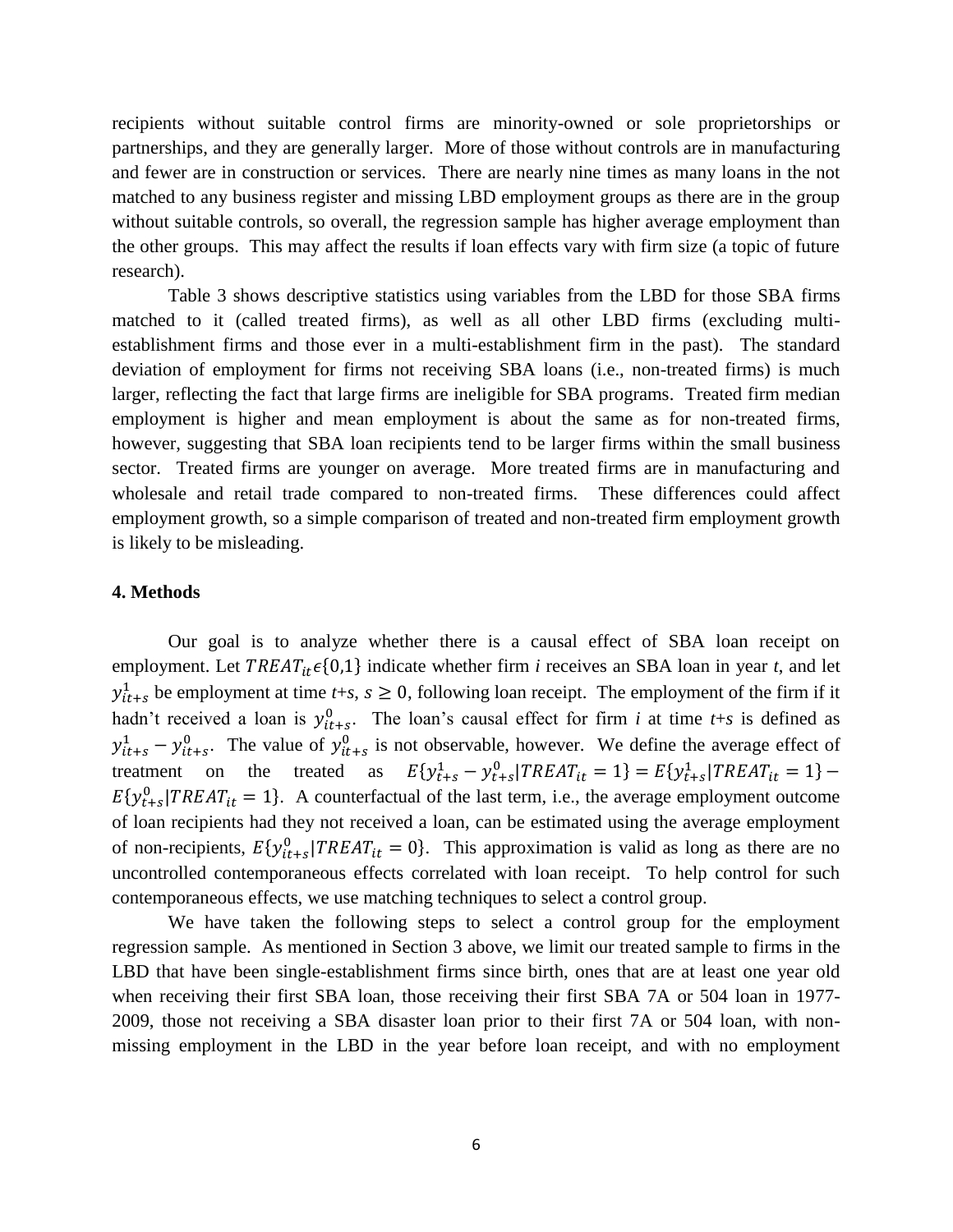outliers in the LBD throughout the  $1976-2010$  period.<sup>21</sup> To be eligible to be a candidate control firm for a particular treated firm, a firm must have non-missing employment in the year prior to the treated firm's loan receipt (which also means it isn't a new start-up in the year of loan receipt) and no employment outliers in the LBD; it can never have received an SBA 7A, 504, or disaster loan at any time between 1953-2010; it can never have been a part of a multiestablishment firm through the year of loan receipt for the treated firm; it must be in the same four-digit industry (this is the four-digit SIC code through 2001 and the first four digits of the NAICS code in 2002-2009) in the treated firm's loan receipt year, be in the same firm age category (1-2 years old, 3-5 years old, 6-10 years old, and 11 or more years old) in the treated firm's loan receipt year, be in the same firm employment category (1 employee, 2-4 employees, 5-9 employees, 10-19 employees, 20-49 employees, 50-99 employees, and 100 or more employees) in the year before the treated firm's loan receipt year. Among firms with nine or fewer employees in the previous year, we also require the candidate control firm to be located in the same state (firms with 1-9 employees are much more numerous than ones with more than nine employees, so we can afford to impose more restrictions on this group). In addition, we impose a restriction that the ratio of the treated firm's employment in the previous year to the control firm's previous year employment be greater than 0.9 and less than 1.1. This means that among firms with nine or fewer employees, employment must match exactly.

There are other variables that we would like to match on besides age category, industry, employment in the year before treatment, and treatment year, but it is difficult to design matching thresholds for each variable separately, so we reduce this dimensionality problem by doing propensity score matching. We estimate probit regressions using the sample of treated firms and their candidate controls.<sup>22</sup> A dummy for SBA 7A or 504 loan receipt is regressed on the log of employment in the year prior to the treated firm's loan receipt; the square of the log of employment in the year prior to the treated firm's loan receipt; the log of employment one year before minus log employment two years prior to the treated firm's loan receipt; the log of employment two years before minus log employment three years prior to the treated firm's loan receipt; the log of employment three years before minus log employment four years prior to the treated firm's loan receipt; the log of payroll/number of employees in the year prior to the treated firm's loan receipt; firm age; firm age squared; and year dummies. We also include dummies for missing values for the log of employment two years before minus log employment three years prior to the treated firm's loan receipt, the log of employment three years before minus log employment four years prior to the treated firm's loan receipt, and the log of payroll/number of employees in the year prior to the treated firm's loan receipt. $^{23}$ 

l

 $21$  We define the following cases as outliers: an employment increase or decrease of more than ten times between the first and second year of life or the second-to-last and last year of life; or an employment increase (decrease) of more than five times followed in the next year by an employment decrease (increase) of more than five times.

 $^{22}$  Treated firms with no candidate controls are dropped at this point.

 $23$  When a firm has a missing value for one of these variables, a zero is imputed.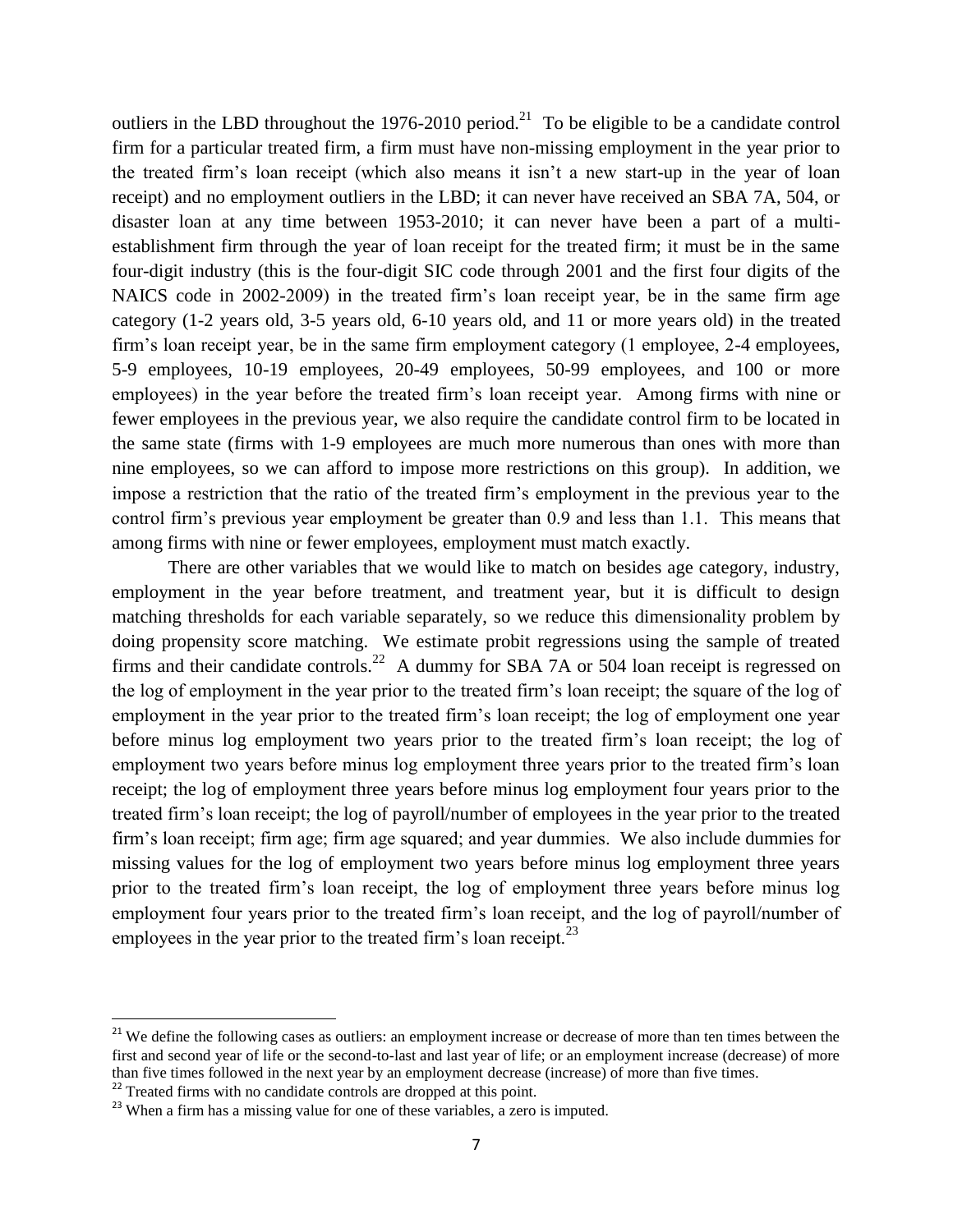The treated firm observations in the probit regressions are each assigned a weight of  $(N-R)$  $\frac{R}{R}$ , where *N* is the total number of firms in the regression and *R* is the number of treated firms in the regression. The non-treated firms are assigned a weight of 1. This equalizes the total weight of the treated firm and non-treated firm groups. The purpose of this weighting is to produce propensity scores that span a wider range, centered around 0.5 rather than near zero.

We limit the treated and non-treated firms in the employment regression analysis to ones within a common support, meaning that no propensity score of a treated (non-treated) firm that we use is higher than the highest non-treated (treated) firm propensity score, and no propensity score of a treated (non-treated) firm that we use is lower than the lowest non-treated (treated) firm propensity score. A non-treated firm is included as a control for a particular treated firm if the ratio of the treated to the non-treated firm's propensity score is at least 0.95 and not more than 1.05. Treated firms with no controls meeting all these criteria are not included in the employment regression analysis. Non-treated firms appear in the employment regressions as many times as they have treated firms to which they are matched (i.e., this is matching with replacement). Kernel weights are applied to the controls.<sup>24</sup> In the employment regressions, each control is assigned a final weight of their kernel weight divided by the sum of the kernel weights for all controls for a particular treated firm, and the treated firm is given a weight of 1. As a result, the treated firm and all its control firms together receive equal weight.

Propensity score matching relies on a strong assumption of "selection on observables". Since our data are longitudinal, we are also able to eliminate unobserved, time-invariant differences in employment through difference-in-differences (DID) regression specifications.

The employment regression specifications take the following form:

$$
y_{it} = L_{ijt}\gamma_{ijt} + \rho_t + \alpha_{ij} + \theta_{it}\delta + u_{ijt},
$$

where  $i$  indexes firms from 1 to  $I$ ,  $j$  indexes from 1 to  $R$  the treated firms to which the firm is a control,<sup>25</sup> and *t* indexes the years from 1 to *T*.  $L_{ijt}$  is a 1 x 66 vector of event time dummies. Designating  $\tau$  as the index of event time, the number of years since the treated firm received its first SBA loan,  $\tau = ... -3$ ,  $-2$ ,  $-1$ , 0, 1, 2, 3 ... such that  $\tau < 0$  in the pre-loan years,  $\tau = 0$  in the year of loan receipt, and  $\tau > 0$  in the post-loan years.<sup>26</sup>  $\rho_t$  is a 1 x 35 vector of year dummies,  $\alpha_{ij}$  is a fixed effect for each firm for each treated firm to which it is matched, and  $u_{ij}$ is an idiosyncratic error.<sup>27</sup> In alternative specifications,  $y_{it}$  is the firm's employment and the natural logarithm of the firm's employment.

$$
^{24}
$$
 The Kernel weight is  $1 - \left(\frac{abs(\frac{property\ score_{tr}}{property\ score_{tr}} - 1)}{0.1}\right)^2$ , where tr is a subscript for the treated firm, and ntr is a subscript for the open tract of firm.

subscript for the non-treated firm.

<sup>&</sup>lt;sup>25</sup> For treated firms,  $i=j$ .

<sup>&</sup>lt;sup>26</sup> These event time dummies, which are sometimes non-zero for all firms, in conjunction with  $\theta_{it}$ , which are sometimes non-zero only for treated firms, are necessary to make these DID regressions.

<sup>&</sup>lt;sup>27</sup> The standard errors are cluster-adjusted by firm. We have also bootstrapped some specifications, and the standard errors are similar to those reported here.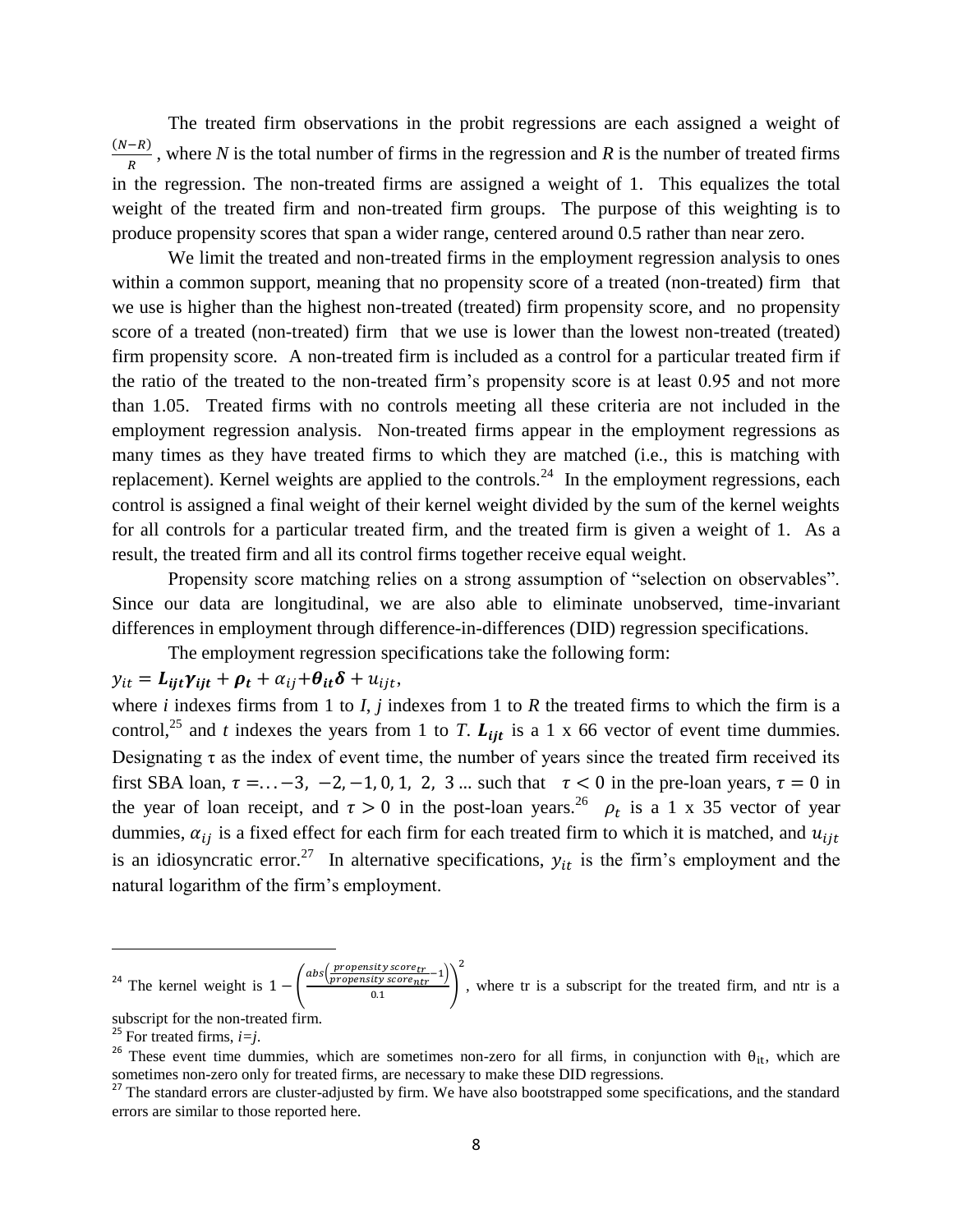$\theta_{it}$  is a vector of SBA loan treatment measures, and  $\delta$  are the loan treatment effects of interest. We estimate several alternative specifications of  $\theta_{it}$ . The simplest specifications include a post-loan dummy, which for treated firms is equal to 1 in the year after receipt of the first SBA loan and in all subsequent years. Others include the post-loan dummy interacted with the amount of the first SBA loan, expressed in \$thousands, or the post-loan dummy interacted with the difference between the logarithm of the loan amount and the mean of the log loan amount among treated firms in the regression. $^{28}$  Some specifications include both post-loan dummies and their interactions with loan amount or the difference between the log loan amount and the mean, and some also include squared terms for the loan amount or the difference between the log loan amount and the mean. We also estimate dynamic specifications including treated-firm-specific dummy variables for the years before and after first SBA loan receipt. For treated firms, these dummy variables take on identical values to the event time dummies described above, while for non-treated control firms, they are always zero.

Table 4 shows the number of treated firms, number of control firm-treated firm combinations, the number of pre-treatment and post-treatment firm-years for treated firms, and the number of pre-treatment and post-treatment years for control firm-treated firm combinations. On average there are several years of data on each treated and control firm before and after treatment, the former facilitating control for pre-treatment differences, and the latter allowing us to study long-run treatment effects. Note that treated firms have more post-treatment years on average, which indicates a higher survival propensity.

The reliability of propensity score matching depends on whether, conditional on the propensity score, the potential outcomes  $y^1$  and  $y^0$  are independent of treatment incidence. The assumption of independence conditional on observables depends on the pre-treatment variables being balanced between the treated and control groups. We evaluate this in two ways – by performing a standardized difference (or bias) test for the main variables included in the matching probit regressions, and by analyzing the pre-treatment event-time dynamics (see Section 5). Table 5 reports the means of the main variables included in the matching probit regressions for four different samples: all treated firms, all non-treated firms, treated firms included in the employment regressions, and controls included in the employment regressions. Treated firm employment and average wage are substantially larger than for non-treated firms prior to matching, and treated firms experience more employment growth in the four years prior to treatment. After matching, these differences are negligible. The standardized difference measures confirm this: employment, employment growth, and wage biases are reduced by over 89 percent, while age bias is reduced by 38 percent.<sup>29</sup> None of the biases are close to being large after matching. $30$ 

 $\overline{\phantom{a}}$ 

<sup>&</sup>lt;sup>28</sup> If a firm received multiple SBA loans in the year, the loan amounts are combined.

<sup>&</sup>lt;sup>29</sup> The mean age is very similar in the total treated and total non-treated samples, leaving little scope for improvement through matching.

 $30 \text{ R}$  Rosenbaum and Rubin (1985) consider a value of 20 to be large.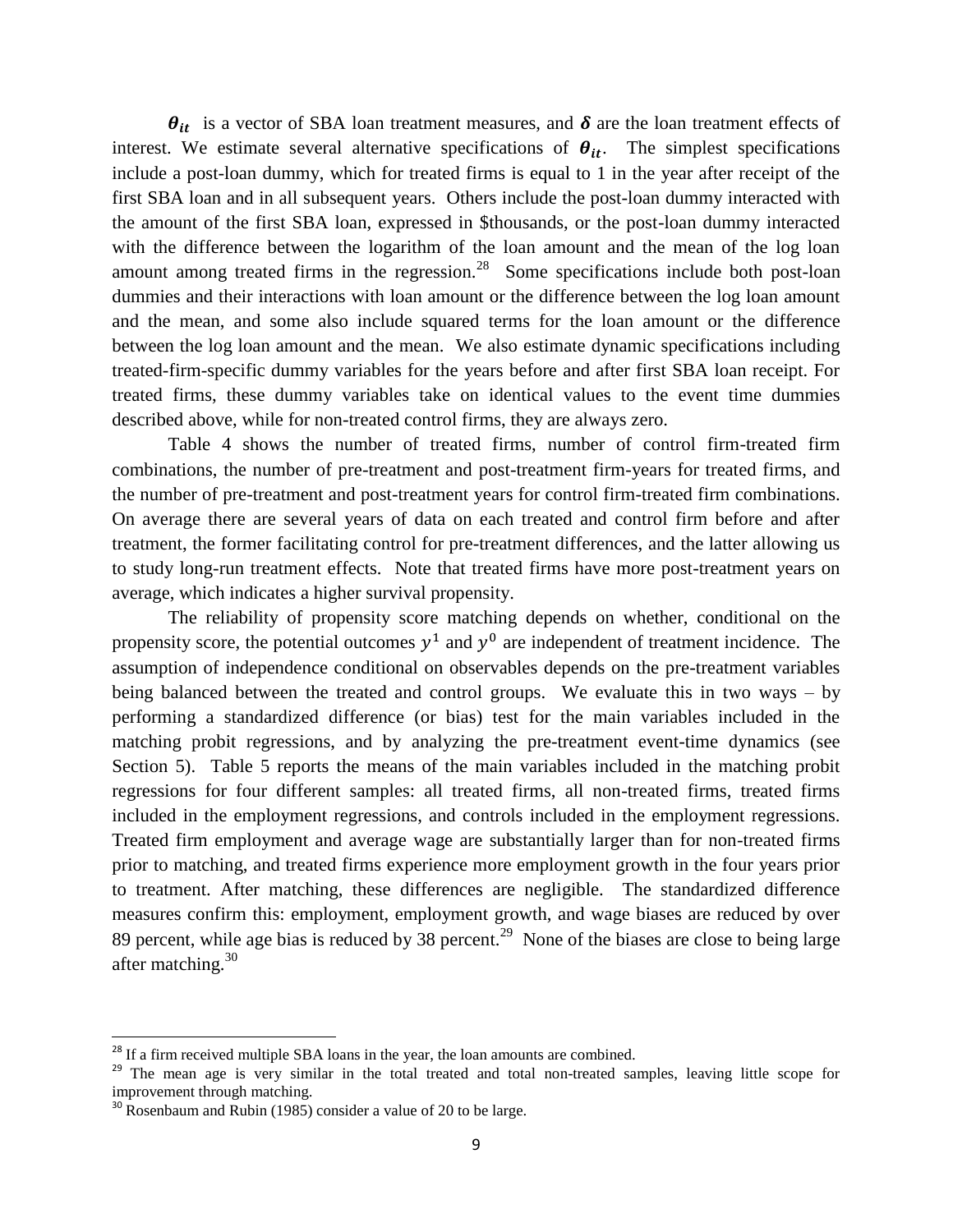## **5. Results**

 $\overline{\phantom{a}}$ 

Table 6 contains basic results for specifications with log(employment) as the dependent variable. The first column is the simplest difference-in-difference (DiD) specification, where the variable of interest is the Postloan dummy (treatment dummy during the postloan period), and the result implies an average effect of about 25 percent increase in employment associated with receiving the loan. Given that average employment is 13 to 15 in our samples, this implies an average gain of 3-4 jobs in the treated firms relative to an estimated counterfactual of nontreatment. The other columns in Table 6 allow the effect to vary with log(Loan Amount), demeaned in the sample so that the Postloan dummy represents the effect at the sample mean, and the log(Loan Amount) is set to zero for nontreated firms and years. The results suggest that doubling Loan Amount increases employment by about one job, with some concavity in the estimated relationship. This result bears much more analysis, however, as it may well reflect heterogeneous loan effects by firm size, which is likely correlated with loan size, a topic in our plans for future research.

Next we study the dynamics of loan effects on employment in event time. As described in the previous section, we can estimate separate effects by years normalized around the loan year. Grouping together all years five and more years before the loan as the base period (a normalization is necessary because of the inclusion of firm fixed effects), we permit the estimated coefficient to vary for each year from four years before to 10+ years after the loan. Examining the dynamics of the estimates prior to the loan provides a Heckman-Hotz (1989) "pre-program test" of the specification: if we observe large differences between the treated and control firms prior to the loan, and particularly if we observe differing trends, then this would be symptomatic of selection bias, even conditioning on our matching and regression procedures. Concerning the postloan period, the results in Table 6 assume a constant loan effect in the postloan period, but an interesting question is whether the estimate is averaging an initial jump in employment that falls later on, or whether the employment gain is sustained in the longer term.

Figure 2 contains the results from estimating these dynamics. We observe only tiny differences between the treated and control firms in the preloan period. There is a slight tendency for worse performance of treated relative to control firms: compared to five years and more before the loan, employment falls about 3 percent in treated firms relative to controls. But this difference is trivial compared with the big jumps we estimate in the loan year and year following: about 20 percent total. The jump in the loan year may be explained by anticipatory hiring or receipt of the loan early in the calendar year, but it certainly marks a dramatic change in employment trend relative to the preloan period. After two years, the rate of growth diminishes, but the estimates imply it never falls over the 10+ year period we observe. An interpretation of these results is that the SBA loan, rather than crowding out alternative sources of finance, may "crowd in" by making it possible for firms to develop a credit history and gain regular access to formal financial markets. $31$ 

The log specification in Table 6 has the advantages that the range of both the dependent variable and loan size variable are constrained, the relationship is assumed proportionate rather than absolute, and problems of heteroskedasticity are mitigated. While lacking these advantages, the unlogged specification permits more direct estimates of the effects of receiving an SBA-

 $31$  A potentially important issue here is the effect of different terms of the SBA-backed loans, which indeed seem to vary widely. Whether employment falls after the loan term expires would be interesting to investigate as a further piece of evidence on the "crowding-in" hypothesis, and we plan to address this in future research.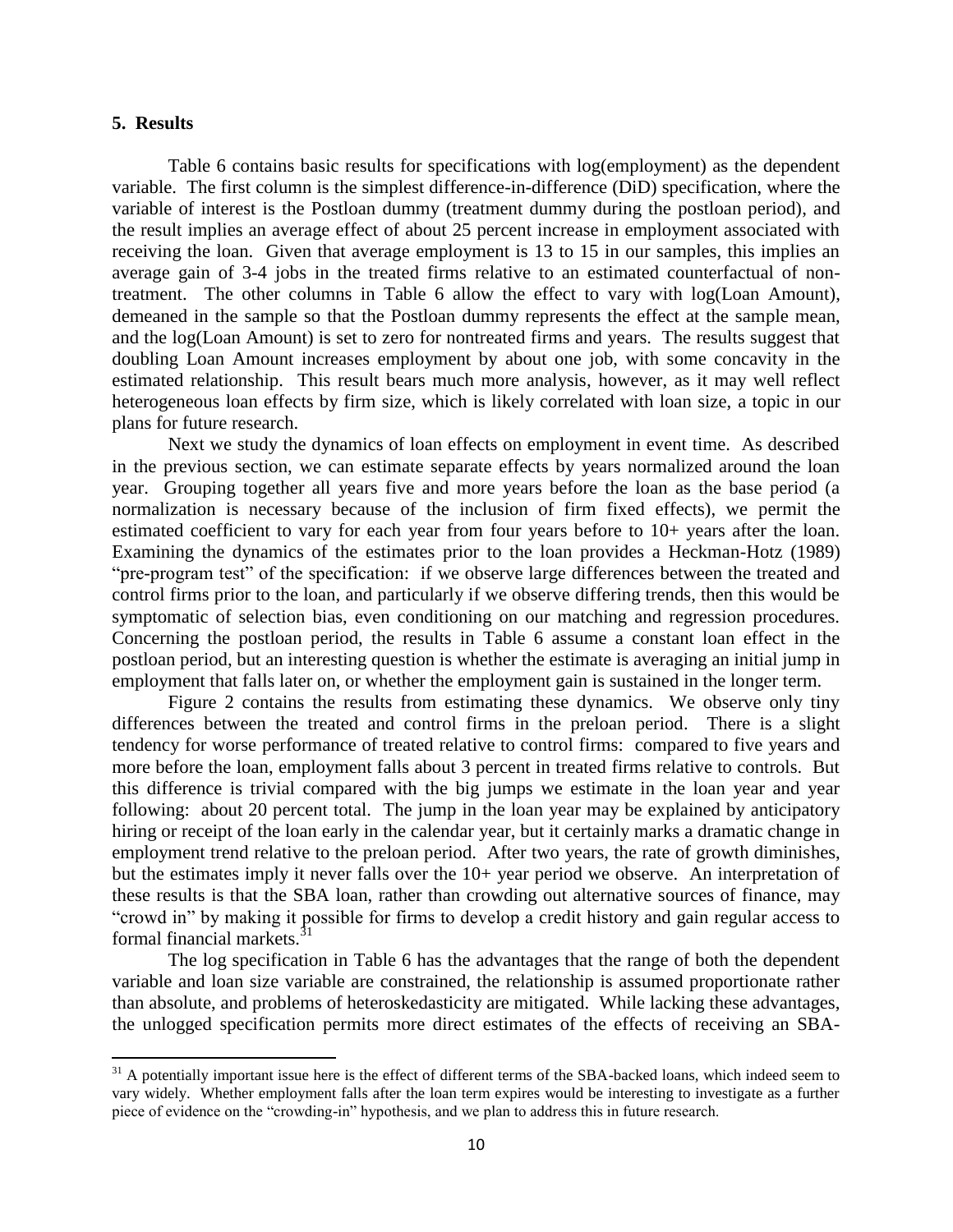backed loan and of receiving different loan amounts on the number of jobs created. Table 7 therefore contains corresponding results with unlogged employment as dependent variable and Loan Amount expressed in millions of dollars. The simple DiD result in the first column implies a gain of 3 jobs from loan receipt, averaged over the whole sample. The other columns again permit the effect to vary with Loan Amount. Column (2) shows that including Loan Amount reduces the coefficient on Postloan Dummy to a quarter of its previous magnitude (in column (1)), statistically insignificantly different from zero, and the magnitude declines still further in the quadratic specification in column (3) to the tiny value of 0.20. This implies that the employment gain from loan receipt is associated only with the amount of the loan, not with selection into the treatment group, evidence that our matching procedures may be working to reduce selection bias in the estimates. Indeed, in the final quartic specification, in column (4), the Postloan dummy coefficient is actually negative, which taken literally would imply negative selection into the SBA loan programs.

The coefficients on Loan Amount imply an increase of 5 in employment associated with each one million dollars of loans, again with some slight concavity in the relationship between employment and the size of the loan. As in the analysis of Table 6, this result requires further examination in the context of possible heterogeneity of loan effects with respect to size and other firm characteristics. Leaving aside these heterogeneity issues, we can make two rough calculations of job creation due to SBA loans, in both cases assuming the coefficients in Table 7, estimated over the period of 1976-2010 can be applied to the "\$30 billion in lending support to 60,000 small businesses" in fiscal year 2011. The first uses the specification in column (1) to multiply the Postloan dummy coefficient of 3.074 increase in employment per loan times the 60,000 small businesses receiving loans to obtain an estimate of 184,440. The second uses column (2) and multiplies 60,000 by 0.708 (=42,480) and 30 billion\*0.0054/1000 (=162,000) for a total of 204,480. The two estimates are rather close, and although they are significantly less than the claimed half-million or more "jobs created and retained" by the SBA, they are not in a different order of magnitude.

The basic identifying assumption in these estimates is that the combination of matching and regression methods has eliminated unobserved differences in demand for loans by firms that are correlated with differences in their growth potential. If this assumption is invalid, then it might be the case that the effects we estimate reflect selection bias in which types of firms are loan recipients. Note that the inclusion of firm fixed effects in our regressions imply that such a residual selection bias must be time-varying, and indeed the dynamics results presented above, in Figure 2, imply that there would have to be a demand shock, a jump in growth potential, exactly in the loan year and following year. Any other form of selection bias, such as a more rapid trend growth rate prior to loan receipt, would have been reflected as such in Figure 2.

One way of assessing this potential problem of time-varying demand shocks is to focus on situations where all firms face a strong increase in demand and thus have good growth possibilities. For this purpose, we focus on unusually rapid growth environments – cases located in county-years in the top decile of county-level employment growth rates over the whole sample; the average employment growth in these cases is 22.2 percent, and the minimum is 11.5 percent – compared with a county-year average of 0.18 percent. We restrict both the treated firms and controls to come from these unusually high growth situations. If the loan receipt is just reflecting a greater opportunity for growth among treated firms, then the estimate with this highgrowth-context sample should be zero, or at least attenuated compared to the full sample estimates in Tables 6 and 7. The results shown in Table 8, however, are rather similar to those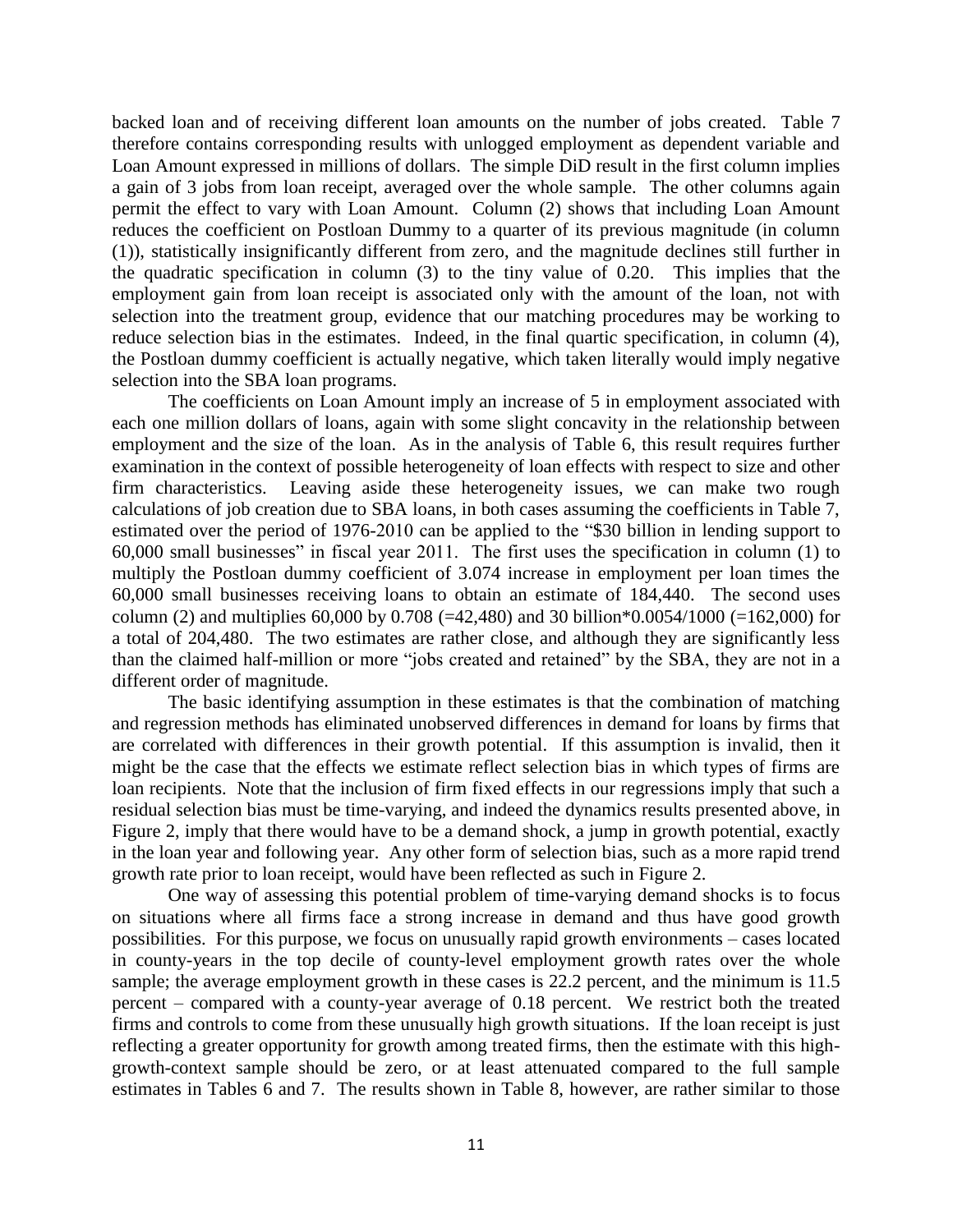for the full data: slightly larger for the coefficient on Postloan in the log(employment) equation, and slightly smaller in other specifications. The dynamics of the Postloan coefficient in loanevent time, shown in Figure 3, are also qualitatively similar, with only tiny differences in treated and control firms prior to loan receipt and large sustained jumps immediately afterward. Because this sample is smaller, the 99 percent confidence intervals are wider, of course. Overall, there is no evidence from this analysis that differences in demand conditions drive our results.<sup>32</sup>

Our methods are designed to estimate the "treatment effect on the treated"(ToT), the direct effect on firms receiving loans, and they assume the program has no effect on nontreated firms used as controls in the analysis.<sup>33</sup> Because only a tiny fraction of firms in the U.S. receive SBA-backed loans, this assumption is plausible. But it is nevertheless possible that even if treated firms grow as a result of loan receipt that the program creates general equilibrium effects, or spillovers on other firms. The most obvious type of potential spillover would be negative: displacement effects that reduce employment at nontreated firms that compete with the treated in product and labor markets. Spillover effects could in principle also be positive, for instance if the loan enables innovation that is somehow copied or imitated by other firms, and it could also be positive for firms in upstream or downstream industries from the loan beneficiary. In either case, the total job creation – including these indirect effects as well as the direct effect – would differ from the direct effect we have estimated.

Estimating such general equilibrium effects is intrinsically difficult, and it is largely ignored in the program evaluation literature. Positive spillovers would imply that our estimates of the direct effect are lower than the total estimate, and therefore we focus attention here on the possibility of negative displacement effects. If these result from product market competition, where loan receipt gives the beneficiary an advantage over its competitors, then we should look for negative effects within industries. If the degree of competition is related to geographic distance, then we should look for larger negative effects nearer to treated firms than farther away. In turn, this implies that the estimated ToT should be larger when the controls are drawn from close by than when they are far away.

To assess this implication, we divide the controls within the kernel bandwidth according to the distance from treated firm and estimate separately for nearby and far away controls. We implement this procedure two different ways: in the first, controls are included if they are up to 10 miles away to constitute the "nearby" group, which is compared to a "far away" group more than 200 miles distant; in the second procedure, we simply take the nearest four controls for the "nearby" group and the furthest four as "far away." The displacement hypothesis would predict that we receive larger estimates for the nearby group than the far away group. Results are shown in Table 10 and dynamics in Figure 4. In all cases, we find only slightly larger nearby coefficients implying at most a small amount of displacement – on the order of 1-2 percentage points of employment effect or 0.1-0.2 jobs from the unlogged specification, on average per loan. Thus, while the analysis is consistent with displacement, the estimated magnitudes are so small that they do not support an important role for displacement in driving our results.<sup>34</sup>

 $\overline{a}$ 

 $32$  An alternative approach would be to consider the control group in rapidly growing contexts as a placebo, or "pseudo-outcome" group, and to test the difference in their growth compared to controls in less rapidly growing contexts. We plan to report such tests, which can be implemented in various ways, in future research.

<sup>&</sup>lt;sup>33</sup> The program evaluation literature sometimes refers to this as the "stable unit treatment value assumption" (SUTVA) (Imbens and Wooldridge 2009).

 $34$  An alternative approach would have been to estimate the difference between the loan impacts on nearby and faraway controls in a single regression excluding the treated firms, akin to the pseudo-outcome test discussed above. In fact, based on the linearity of least squares regression, we can infer the results from such an exercise at least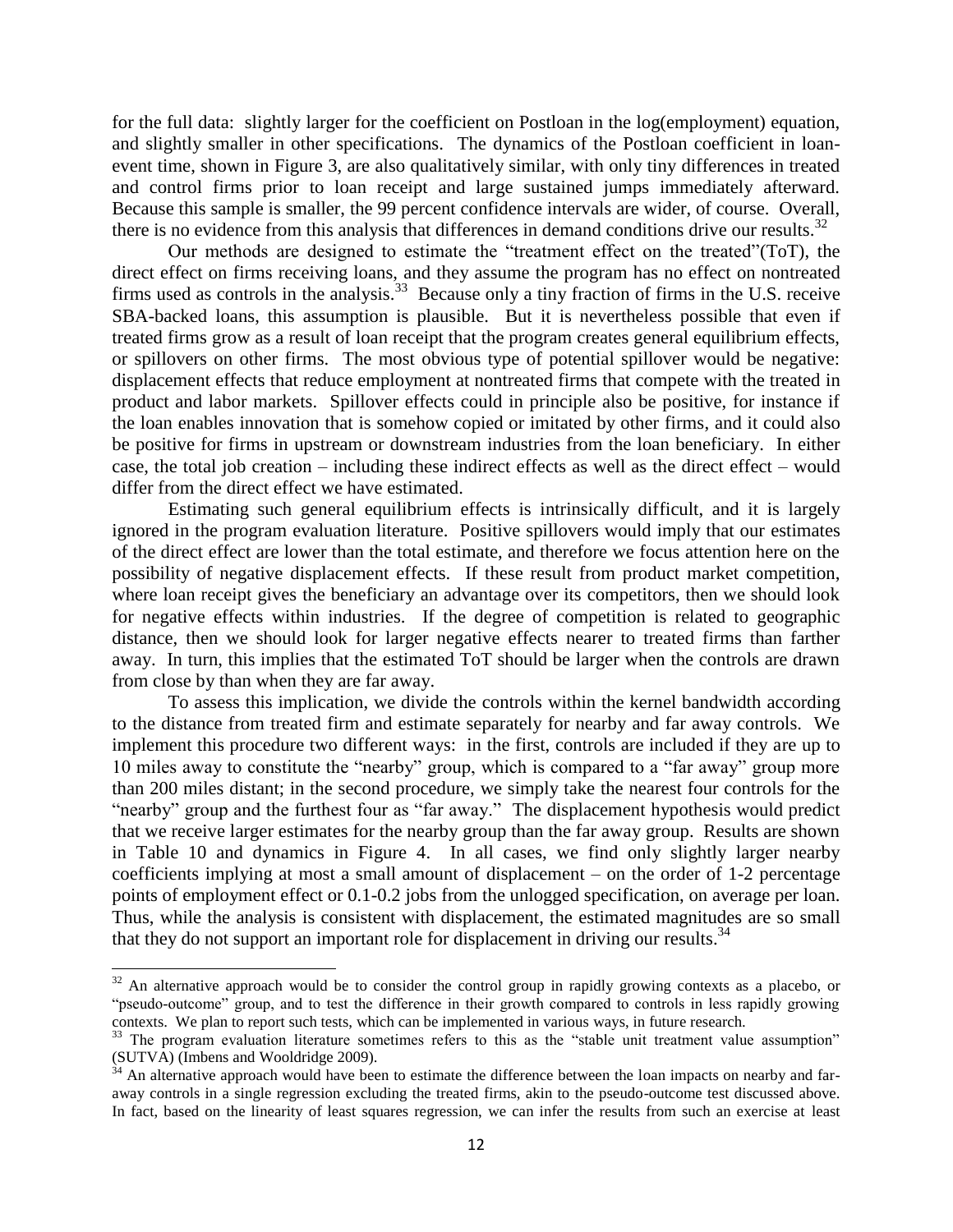The analysis so far assumes no differences in survival rates between treated firms and controls, although the SBA frequently refers to business survival as a performance measure, and access to loans may well affect survival. The direction of the effect is not entirely certain, because while more finance may get a business through hard times, the increased leverage and possible over-extension may create greater vulnerability. Nor is the measurement of survival unambiguous, as we can only track firms in the LBD and must classify any disappearance from the database as an exit. Though great effort has been made to link establishments across time in the LBD, we cannot always distinguish bankruptcy and other genuine shutdowns from buy-outs or reorganizations that lead to a change in the identifying code in the LBD. As some of these outcomes represent business failure, others reflect success, and some level of exit is a normal feature of a dynamic economy, the analysis of exit is thus also not as clear normatively as our analysis of employment effects.

With these qualifications in mind, we are nonetheless interested to ascertain the degree to which our results might be driven by exit effects. Assuming exit represents job loss, then if exit is more common among loan recipients, then our earlier results are overstated in ignoring the employment decline associated with exit. On the other hand, if SBA-backed loans raise survival, then our earlier results could be understated. To distinguish these alternatives, we impute a zero value for employment in every year following exit and re-estimate the specifications in Table 7 (because zero values are included here, we cannot re-estimate Table 6). The results are slightly larger but qualitatively similar to those without the imputations, so we conclude that different patterns of exit are unlikely to play an important role in our results.

Finally, we consider some alternative estimation approaches. Tables 12 and 13 provide analogous results to Tables 6 and 7 for the logged and unlogged specifications, respectively, using a 2 percent propensity score bandwidth for the inclusion of controls. The sample is much smaller, both because there are fewer controls, but also because some treated firms fail to find controls within the narrower bandwidth that also satisfy the exact year, age, industry, and preloan size restrictions. The results, however, are qualitatively similar. Figure 5 provides the corresponding loan dummy dynamics to Figure 2, again with similar implications.

We may consider some approaches that do not use matching or regression, or either. Table 14 shows mean employment levels pre- and post-treatment for the treated sample and for all non-treated firms. The latter are about 35 percent smaller compared to post-treatment loan recipients, but this cannot be interpreted causally because they also differ pre-treatment. If we consider a matching estimator without regression adjustments, we can calculate the simple difference-in-differences in the bottom part of Table 14, where treated-control differences are smaller pre-treatment, and the change is much greater to the post-treatment period. A plot of these employment levels for the treated and matched controls is shown in Figure 6 for the mean and in Figure 7 for the median. But without regression adjustment, including fixed effects, there is still some unobserved heterogeneity reflected in the pre-treatment differences and not accounted for.

Two other alternative estimators that use regression but not matching include an afterbefore estimator using only treated firms, but no control group, and one that includes all non-

 $\overline{a}$ 

roughly from the results in Table 10: assuming identical samples for the nearby and far-away groups (which is almost exactly satisfied for the nearest 4 versus furthest 4), the coefficient on a nearby dummy variable would be equal to the difference between the coefficient shown for the far-away group minus the coefficient shown for the nearby group in the table. For the Postloan dummy specifications, this subtraction gives the magnitudes of displacement discussed in the text.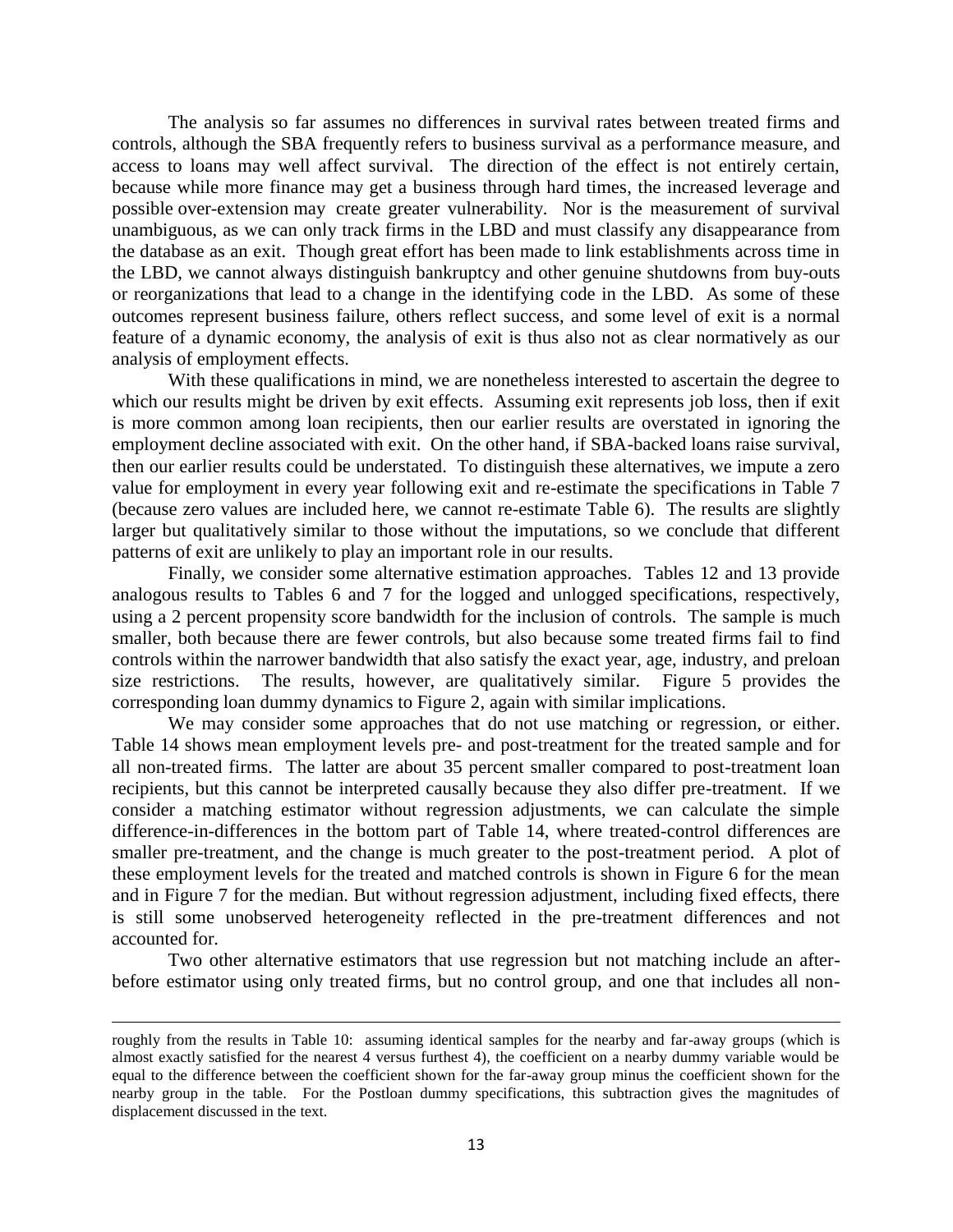treated firms as controls. Results for the first of these are shown in Tables 15 and 16. They tend to imply larger loan effects than those in our preferred specifications using a matched control group in Tables 6 and 7. For the full-LBD regressions, results are shown in Tables 17 and 18, the coefficients are still (slightly) larger. We can diagnose potential selection bias in these specifications by estimating dynamics as before, and the results are shown in Figures 8 and 9 for these two specifications. Unlike the dynamics from the matched samples, where we observed only tiny differences between treated and controls in the preloan period, in both Figure 8 and Figure 9 the differences are substantial and trending strongly upward before the event year. They also reach higher peaks in the postloan period, but this analysis implies that the results without matching are plagued by too much selection bias to allow reliable inferences about the impact of these programs.

#### **6. Conclusion**

Our estimates of the effects of the Small Business Administration (SBA) 7(a) and 540 loan programs on employment in this paper are based on an unusual linking of administrative and census data and an application of econometric methods originally designed for evaluating labor market training interventions. This approach appears to be fruitful, as we exploit the large size and completeness of the data to combine matching and regression methods. We match exactly on firm age, industry, year, and pre-loan size, plus we carry out kernel-based matching on propensity scores estimated as a function of four years of employment history and other variables. Having constructed the matched sample, we estimate program effects using firm fixed effects regressions.

The results can be quickly summarized. We find positive average effects on loan recipient employment of about 25 percent or 3 jobs at the mean. Including loan amount, we find little or no impact of loan receipt *per se*, but an increase of about 5.4 jobs for each million dollars of loans. Examining loans received only in high growth county-years (average growth of 22 percent), where most small firms should have excellent growth potential, we find similar effects, implying that the estimates are not driven by differential demand conditions across firms. Results are also similar regardless of distance of control from recipient firms, suggesting only a very small role for displacement effects. In all these cases, the results pass a "pre-program" specification test, where controls and treated firms look similar in the pre-loan period. Other specifications, such as those using only matching or only regression imply somewhat higher effects, but they fail the pre-program test.

This paper forms the first part of a much larger project in the area of small business programs, finance, innovation, and growth. Our focus here is on a single outcome variable, employment, because job creation has been the central SBA issue and because we can measure this variable over a longer time period and for more firms than other outcomes we plan to study. But the results should be treated as preliminary because heterogeneity in firm size and performance implies that we will likely find considerable heterogeneity in program impacts as well. There are several important dimensions to this heterogeneity, including firm characteristics of size, age, location, and industry; program characteristics such as interest rate, term, and SBA program; and economic environment, including the state of the business cycle. We look forward to reporting these results in the near future.

## **References**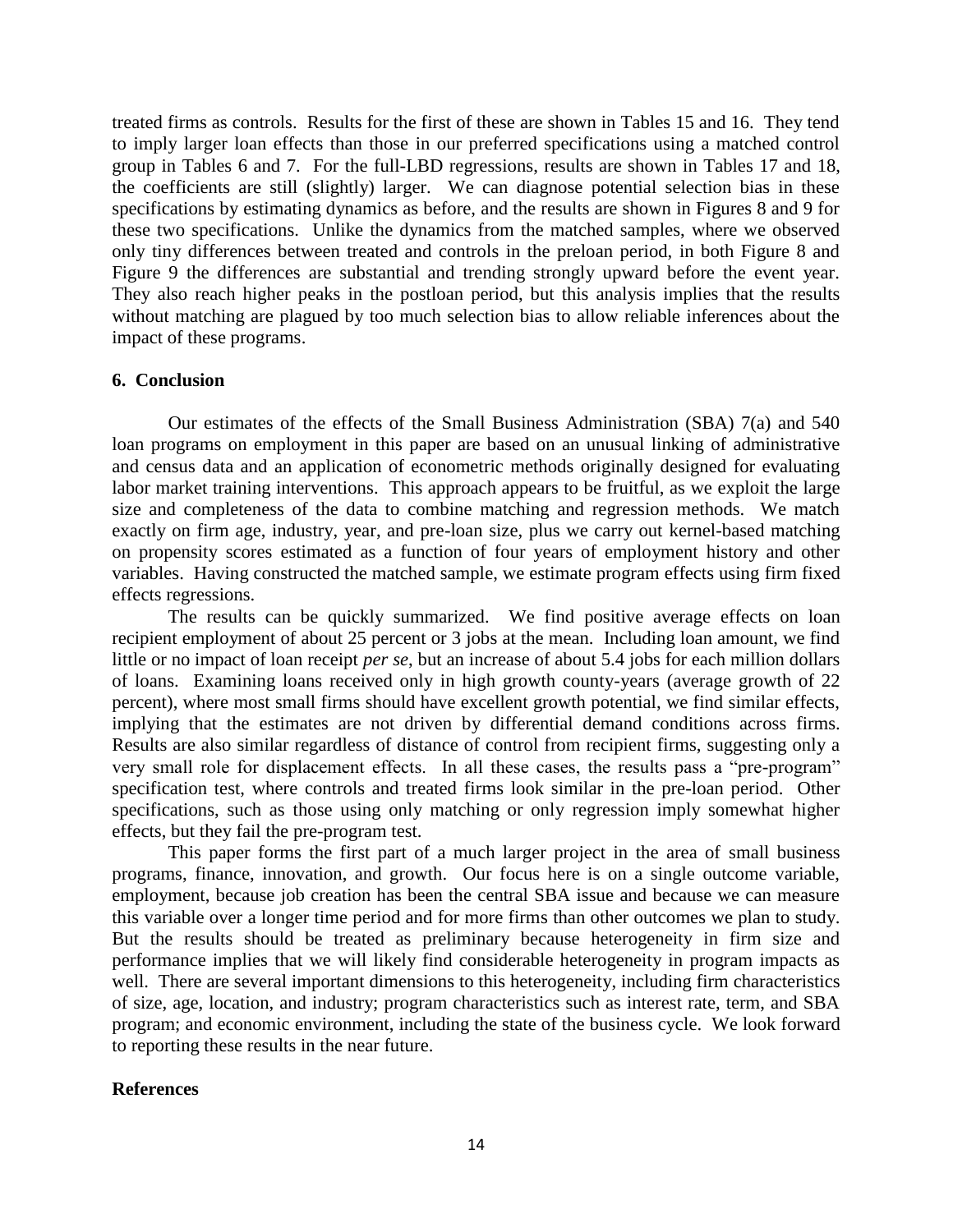Beck, Thorsten, "The Econometrics of Finance and Growth." Accessed on March 5, 2011 from [http://www.tilburguniversity.edu/research/institutes-and-research-groups/center/staff/beck/](http://www.tilburguniversity.edu/research/institutes-and-research-groups/center/staff/beck/%20publications/new/financegrowth.pdf)  [publications/new/financegrowth.pdf.](http://www.tilburguniversity.edu/research/institutes-and-research-groups/center/staff/beck/%20publications/new/financegrowth.pdf) Forthcoming in *Palgrave Handbook of Econometrics*, 2011.

Birch, David L., *Job Creation in America: How Our Smallest Companies Put the Most People to Work.* New York: Free Press, 1987.

Craig, Ben R., William E. Jackson III, and James B. Thomson, "The Economic Impact of the Small Business Administration's Intervention in the Small Firm Credit Market: A Review of the Research Literature." *Journal of Small Business Management*, Vol. 47(2), 221–231, 2009.

Davis, Steven, John Haltiwanger, and Scott Schuh, *Job Creation and Destruction.* Cambridge, Mass: The MIT Press, 1996.

Haltiwanger, John, Ron Jarmin, and Javier Miranda, "Who Creates Jobs? Small vs. Large vs. Young." *Review of Economics and Statistics*, forthcoming.

Heckman, James, and Joseph V. Hotz, "Choosing among Alternative Nonexperimental Methods for Estimating the Impact of Social Programs: The Case of Manpower Training." *Journal of the American Statistical Association*, Vol. 84(408), 862-74, December 1989.

Heckman, James J., Hidehiko Ichimura, and Petra E. Todd, "Matching as an Econometric Evaluation Estimator: Evidence from Evaluating a Job Training Programme." *Review of Economic Studies*, Vol. 64(4), 605-654, 1997.

Heckman, James J., Hidehiko Ichimura, and Petra E. Todd, "Matching as an Econometric Evaluation Estimator." *Review of Economic Studies*, Vol. 65(2), 261-294, 1998.

Heckman, James J., Robert J. LaLonde, and Jeffrey A. Smith, "The Economics and Econometrics of Active Labor Market Programs." In *Handbook of Labor Economics*, Vol. 3A. Edited by Orley Ashenfelter and David Card. Elsevier Science B.V., Amsterdam, 1999.

Heckman, James J., Lance Lochner, and Christopher Taber, "Human Capital Formation and General Equilibrium Treatment Effects: A Study of Tax and Tuition Policy." *Fiscal Studies*, Vol. 20(1), 25-40, 1999.

Hubbard, R. Glenn, "Capital-Market Imperfections and Investment." *Journal of Economic Literature*, Vol XXXVI, 193-225, March 1998.

Imbens, Guido W., and Jeffrey M. Wooldridge, "Recent Developments in the Econometrics of Program Evaluation," *Journal of Economic Literature*, Vol. 47(1), 5-86, 2009.

Jarmin, Ronald S., "Evaluating the Impact of Manufacturing Extension on Productivity Growth." *Journal of Policy Analysis and Management*, Vol. 18(1), 99-119, 1999.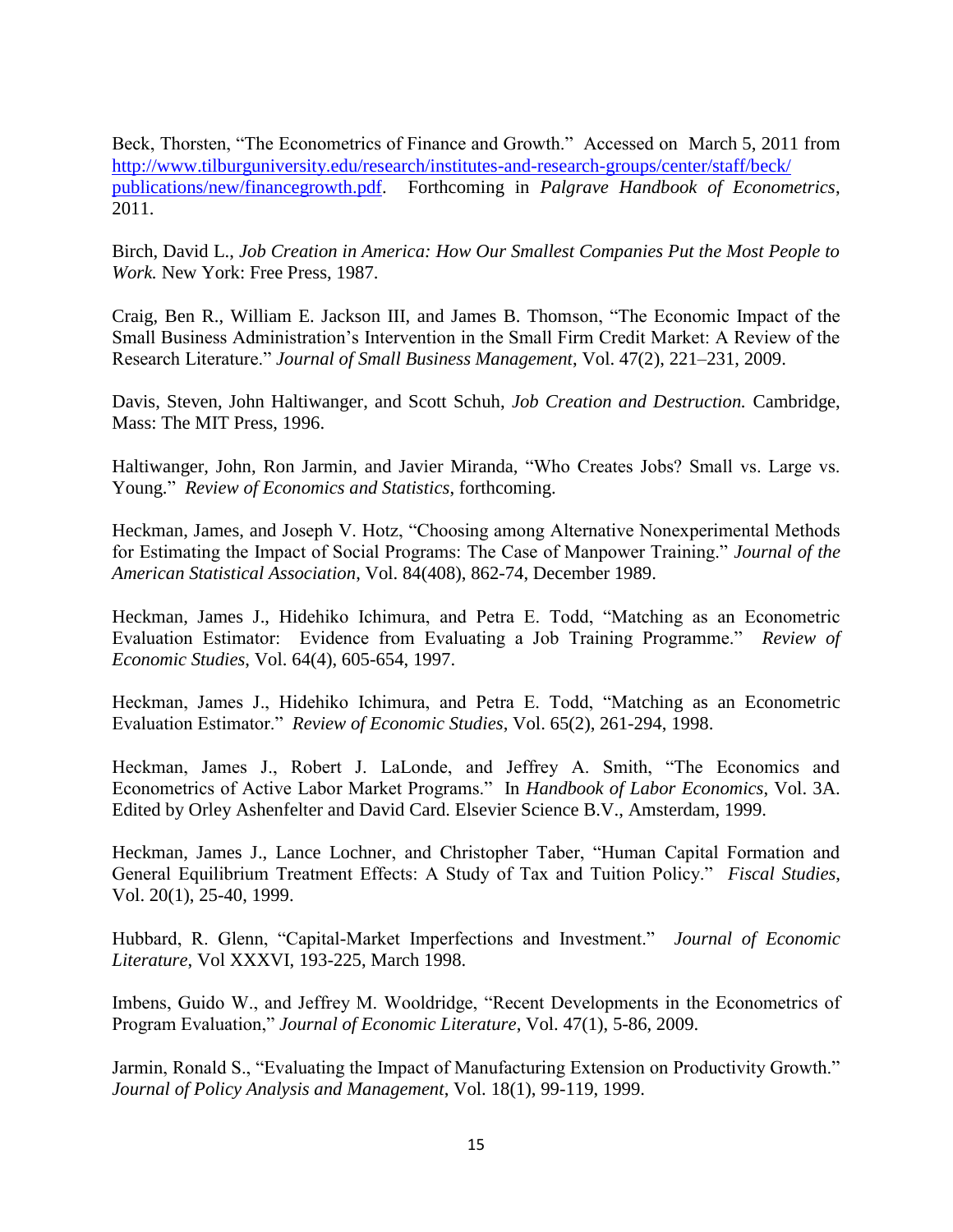Jarmin, Ronald S., and Javier Miranda, "The Longitudinal Business Database*.*"CES Working Paper 02-17, 2002.

Levine, Ross, "Finance and Growth: Theory and Evidence." In *Handbook of Economic Growth*, Philippe Aghion and Steven Durlauf (eds.). Netherlands: Elsevier Science, 2005.

Neumark, David, Brandon Wall, and Junfu Zhang, "Do Small Businesses Create More Jobs? New Evidence for the United States from the National Establishment Time Series." *Review of Economics and Statistics* 93(1), 16-29, 2011.

Parker, Jonathan A., "On Measuring the Effects of Fiscal Policy in Recessions." NBER Working Paper No. 17240, 2011.

Parker, Jonathan A., Nicholas S. Souleles, David S. Johnson, and Robert McClelland, "Consumer Spending and the Economic Stimulus Payments of 2008." NBER Working Paper No. 16684, 2011.

Ramey, Valerie A., "Identifying Government Spending Shocks: It's all in the Timing." *Quarterly Journal of Economics*, Vol. 126(1), 1-50, 2011.

Rosenbaum, P., and D. B. Rubin, "Constructing a Control Group Using a Multivariate Matched Sampling Method that Incorporates the Propensity Score." *The American Statistician*, Vol. 39, pp. 33-38, 1985.

Stiglitz, Joseph, and Andrew Weiss, "Credit Rationing in Markets with Imperfect Information." *American Economic Review*, Vol. 71, 393-410, 1981.

<ftp://ftp.bls.gov/pub/special.requests/cpi/cpiai.txt>

<http://www.census.gov/geo/www/gazetteer/gazette.html>

<http://www.sba.gov/about-sba-info/11572>

<http://www.sba.gov/content/become-express-lender>

<http://www.sba.gov/content/standard-7a-evaluation-criteria>

<http://www.sba.gov/content/steps-participating-clp>

<http://www.sba.gov/content/steps-participating-plp>

<http://www.sba.gov/content/7a-terms-conditions>

<http://www.sba.gov/sites/default/files/SBA%20FORM%202301%20B.pdf>

[http://www.sba.gov/sites/default/files/files/Loan%20Chart%20Baltimore%20June%202012%20Version](http://www.sba.gov/sites/default/files/files/Loan%20Chart%20Baltimore%20June%202012%20Version%202.pdf) [%202.pdf](http://www.sba.gov/sites/default/files/files/Loan%20Chart%20Baltimore%20June%202012%20Version%202.pdf)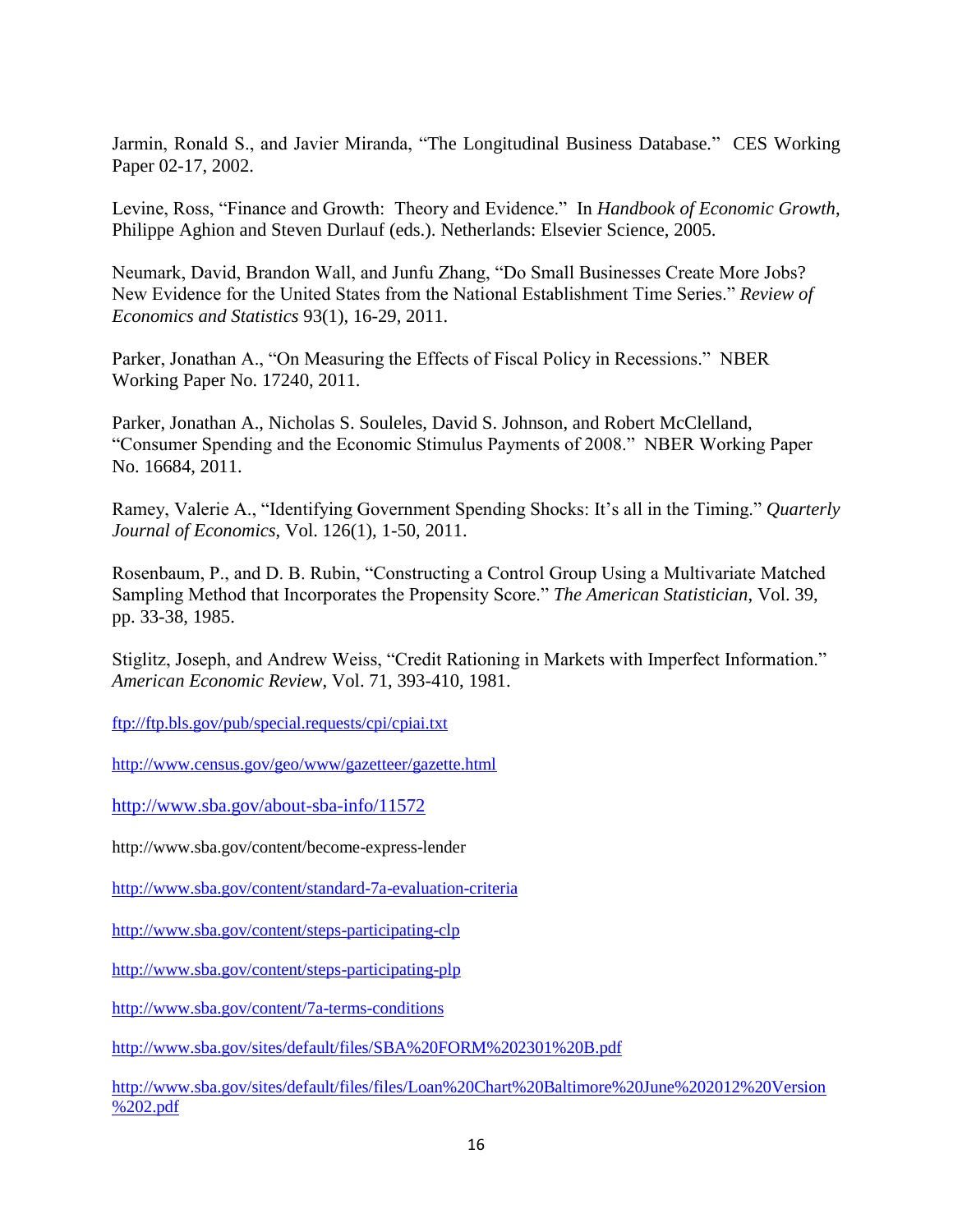[http://www.sba.gov/sites/default/files/files/1-](http://www.sba.gov/sites/default/files/files/1-508%20Compliant%20FY%202013%20CBJ%20FY%202011%20APR%281%29.pdf) [508%20Compliant%20FY%202013%20CBJ%20FY%202011%20APR%281%29.pdf](http://www.sba.gov/sites/default/files/files/1-508%20Compliant%20FY%202013%20CBJ%20FY%202011%20APR%281%29.pdf)

[http://www.sba.gov/sites/default/files/files/2-](http://www.sba.gov/sites/default/files/files/2-508%20Compliant%20Appendix%20FY%202012%20CBJ%20FY%202011%20APR%281%29.pdf)

[508%20Compliant%20Appendix%20FY%202012%20CBJ%20FY%202011%20APR%281%29.](http://www.sba.gov/sites/default/files/files/2-508%20Compliant%20Appendix%20FY%202012%20CBJ%20FY%202011%20APR%281%29.pdf) [pdf](http://www.sba.gov/sites/default/files/files/2-508%20Compliant%20Appendix%20FY%202012%20CBJ%20FY%202011%20APR%281%29.pdf)

[http://www.sba.gov/sites/default/files/files/Size\\_Standards\\_Table.pdf](http://www.sba.gov/sites/default/files/files/Size_Standards_Table.pdf)

Whitehouse.gov, "Weekly Address: President Obama Calls for New Steps to Support America's Small Businesses," February 6, 2010.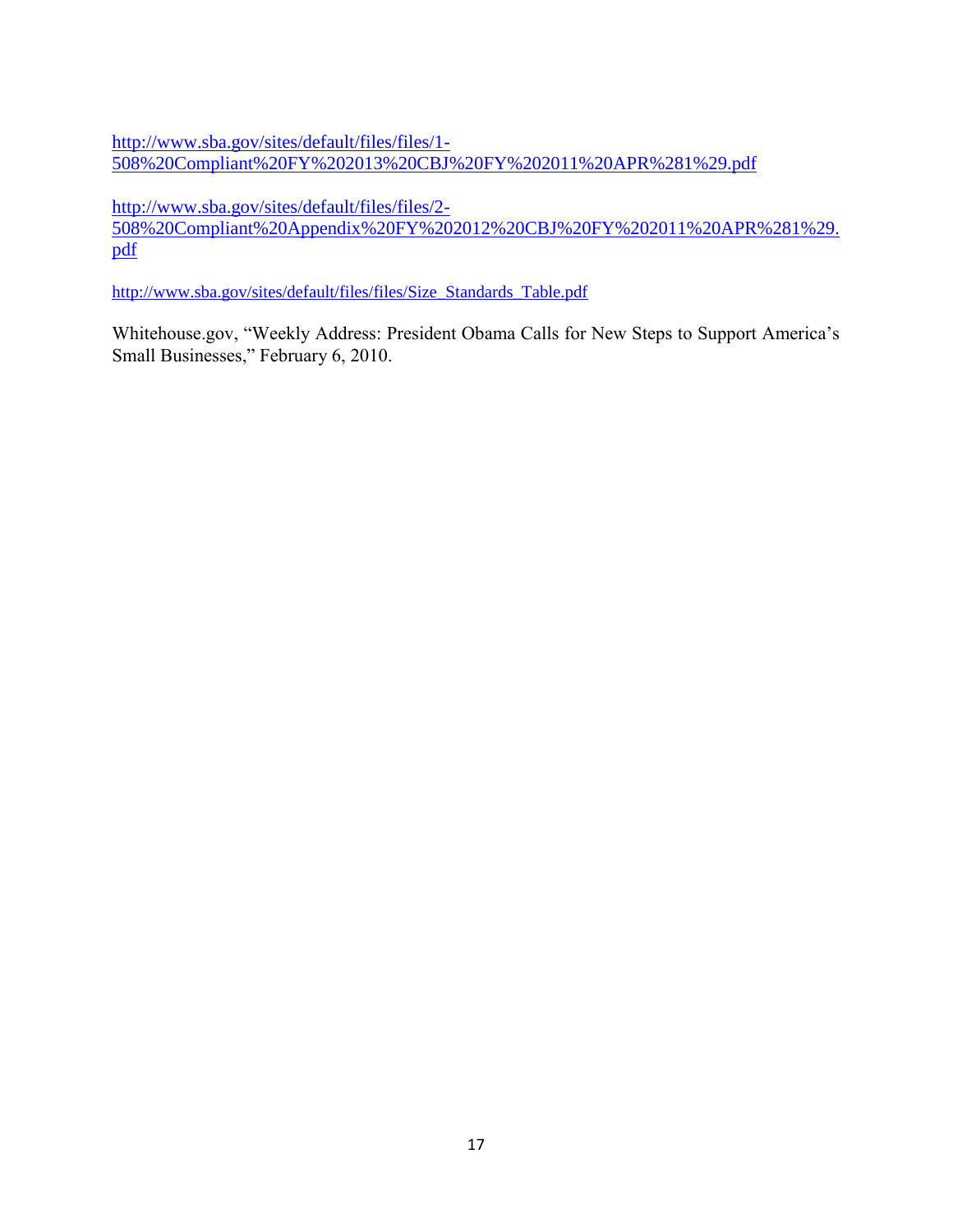

Figure 1. Number of SBA Loans and Loan Amount by Year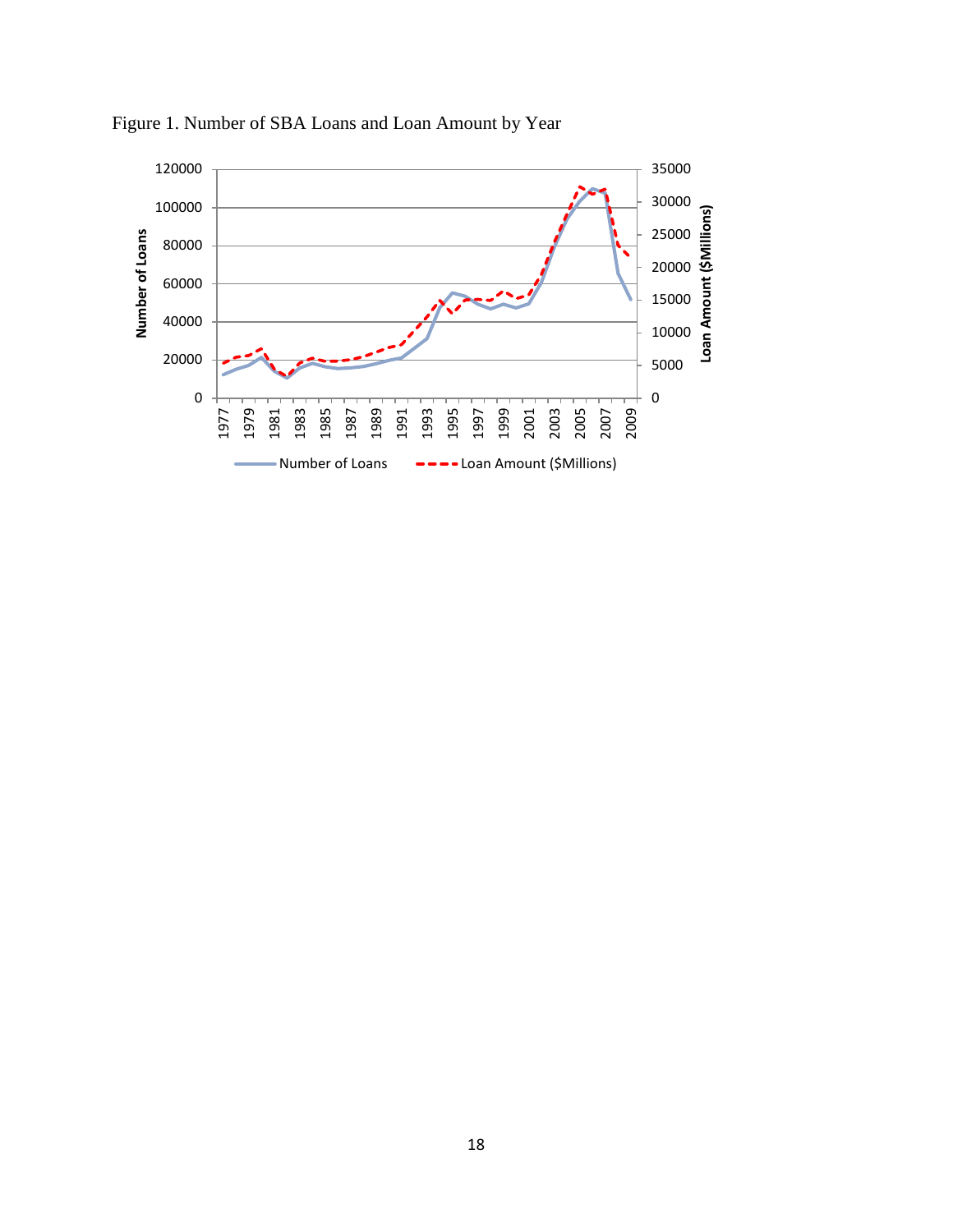

Figure 2. Loan Dummy Dynamics, All Matched Sample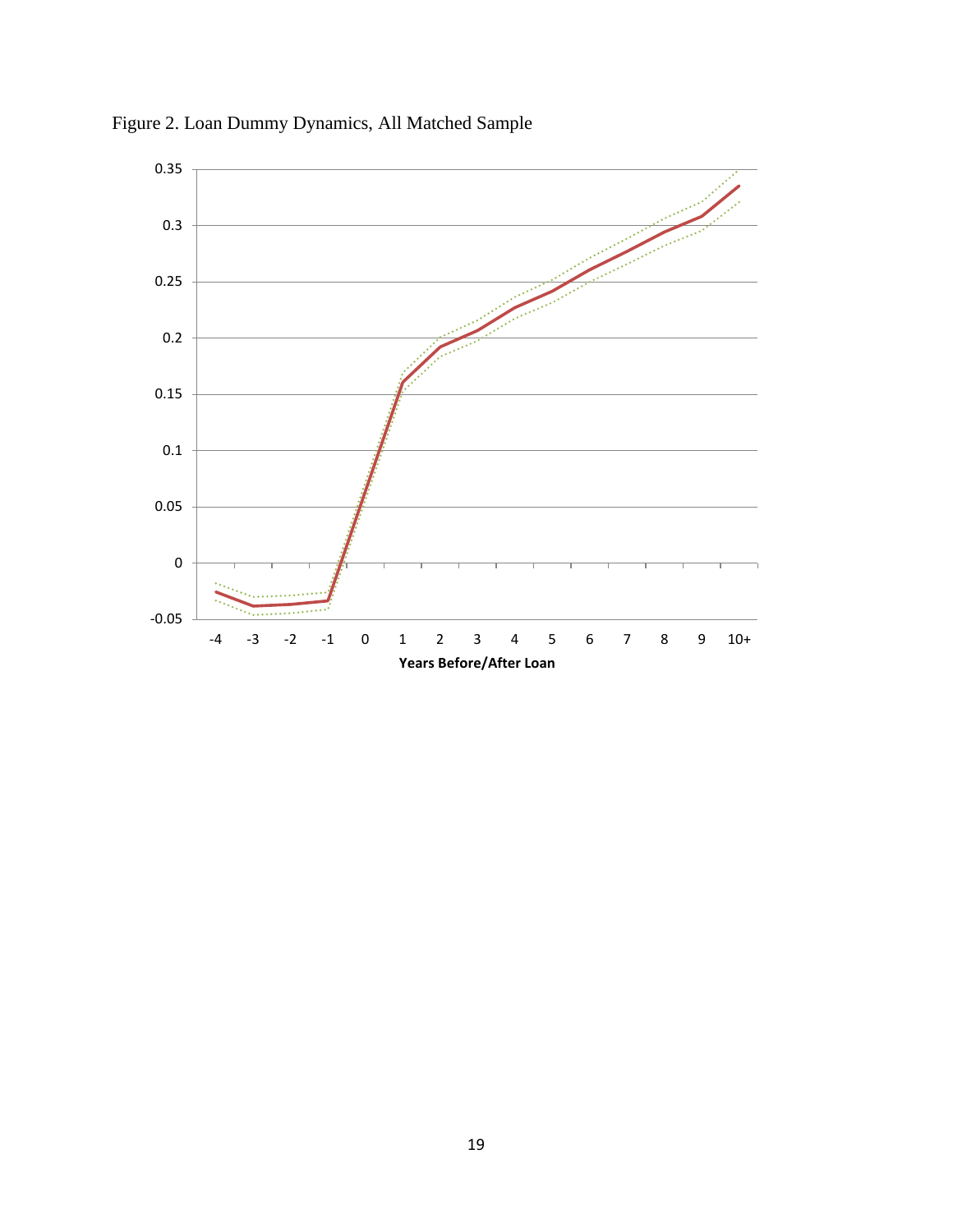

Figure 3. Loan Dummy Dynamics, Growing Counties Matched Sample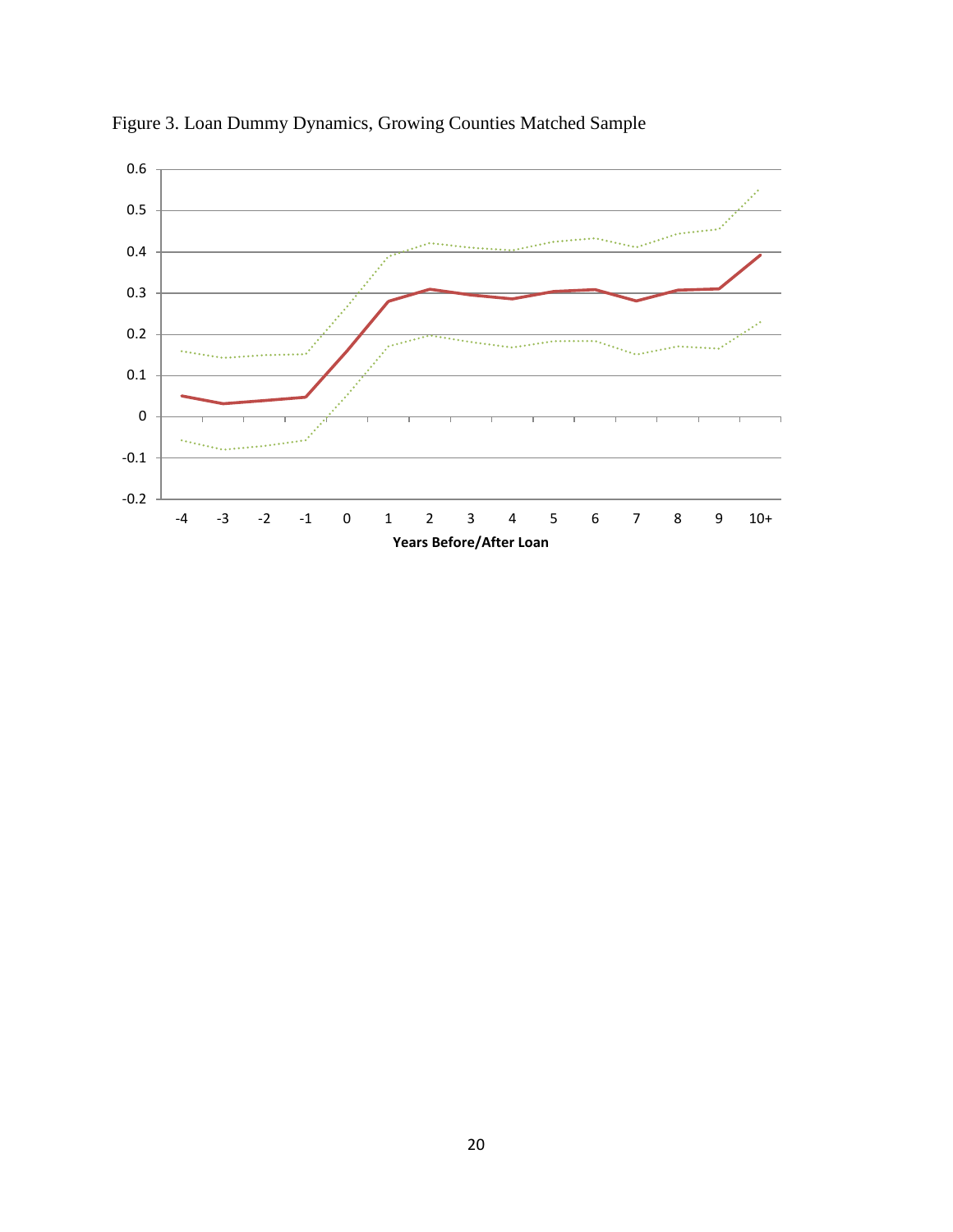

Figure 4. Loan Dummy Dynamics, Matched Samples by Treated-Control Distance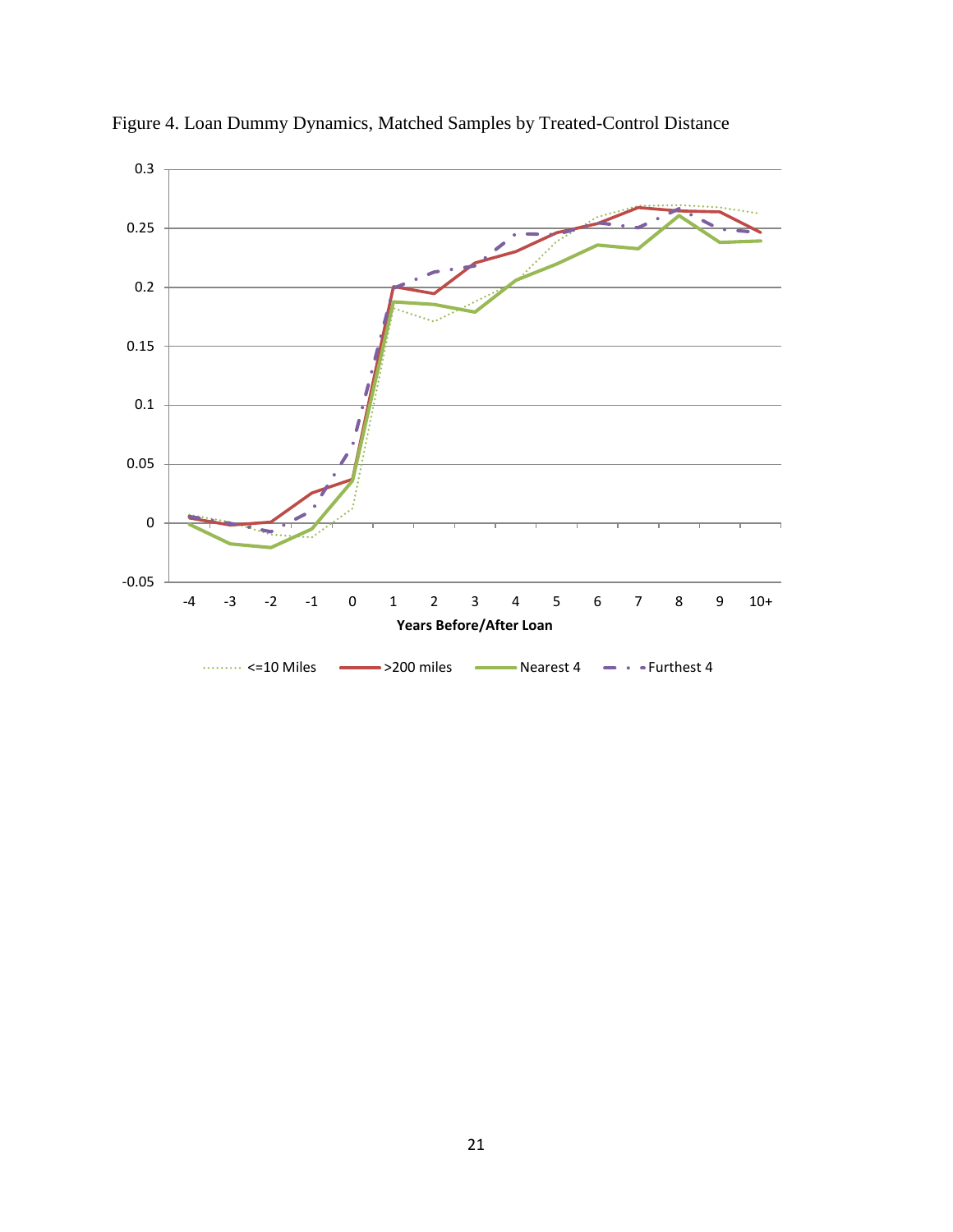

Figure 5. Loan Dummy Dynamics, Matched Sample With +/- 2 Percent Propensity Score Bandwidth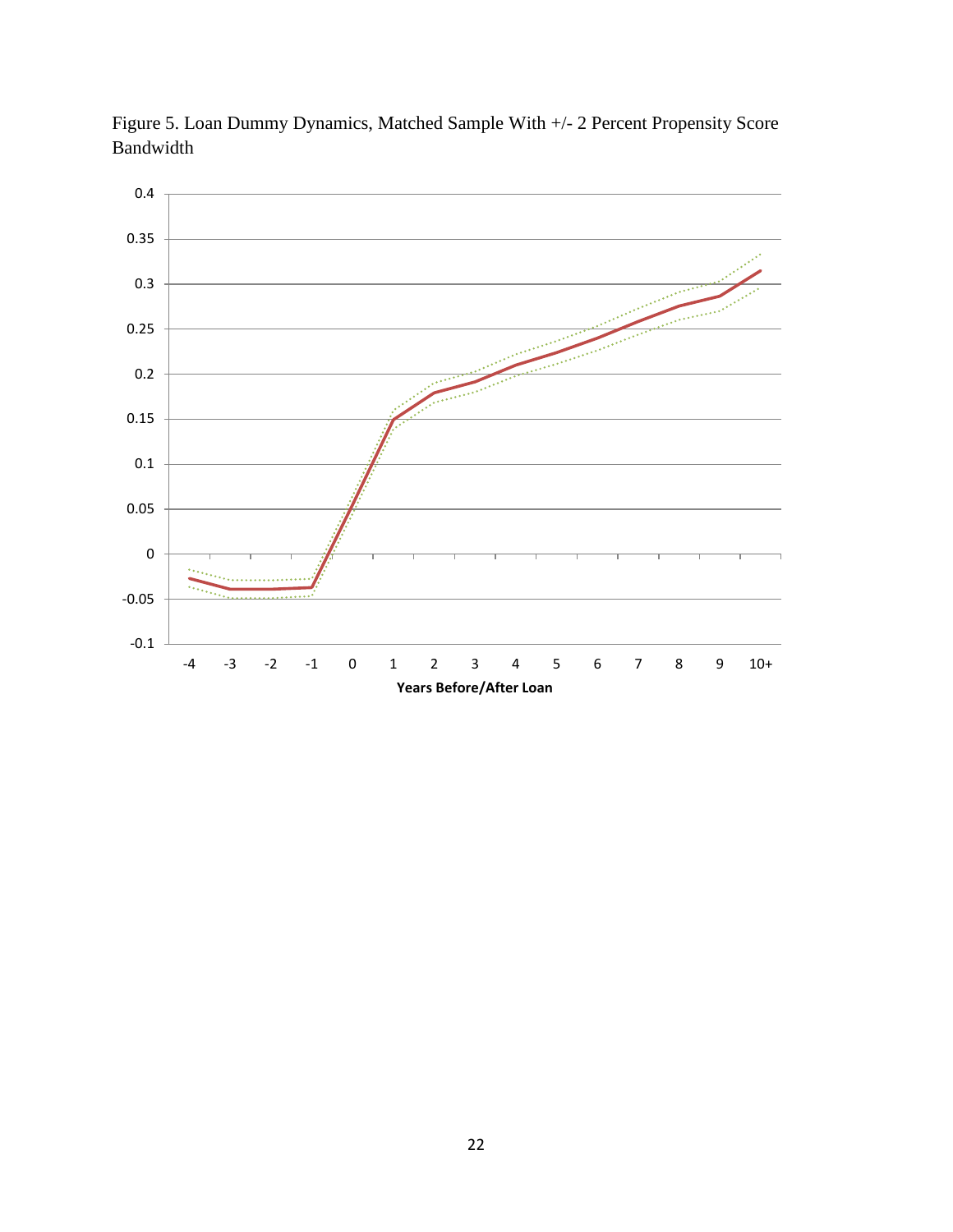

Figure 6. Mean Firm Employment by Year Before/After Loan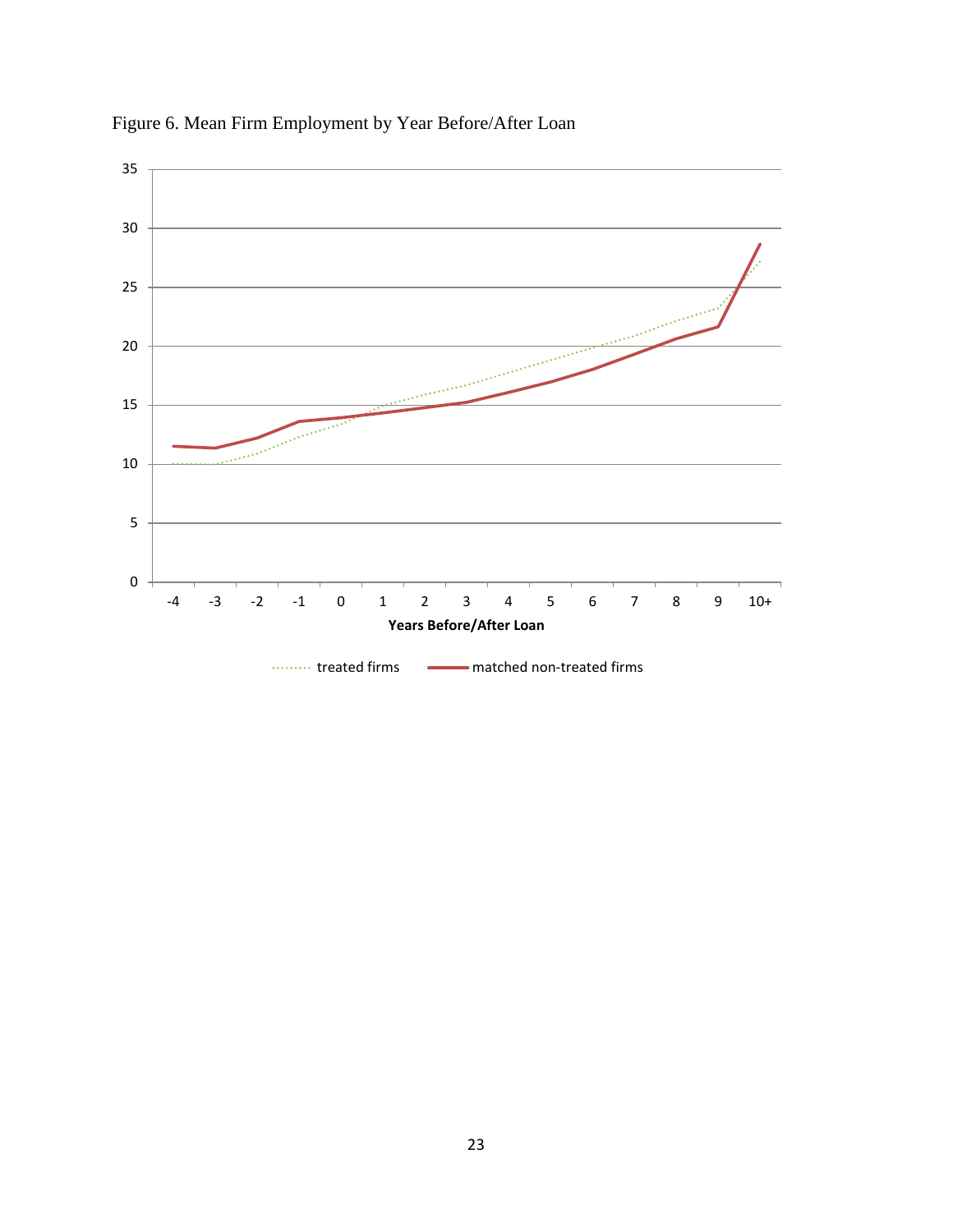

Figure 7. Median Firm Employment by Year Before/After Loan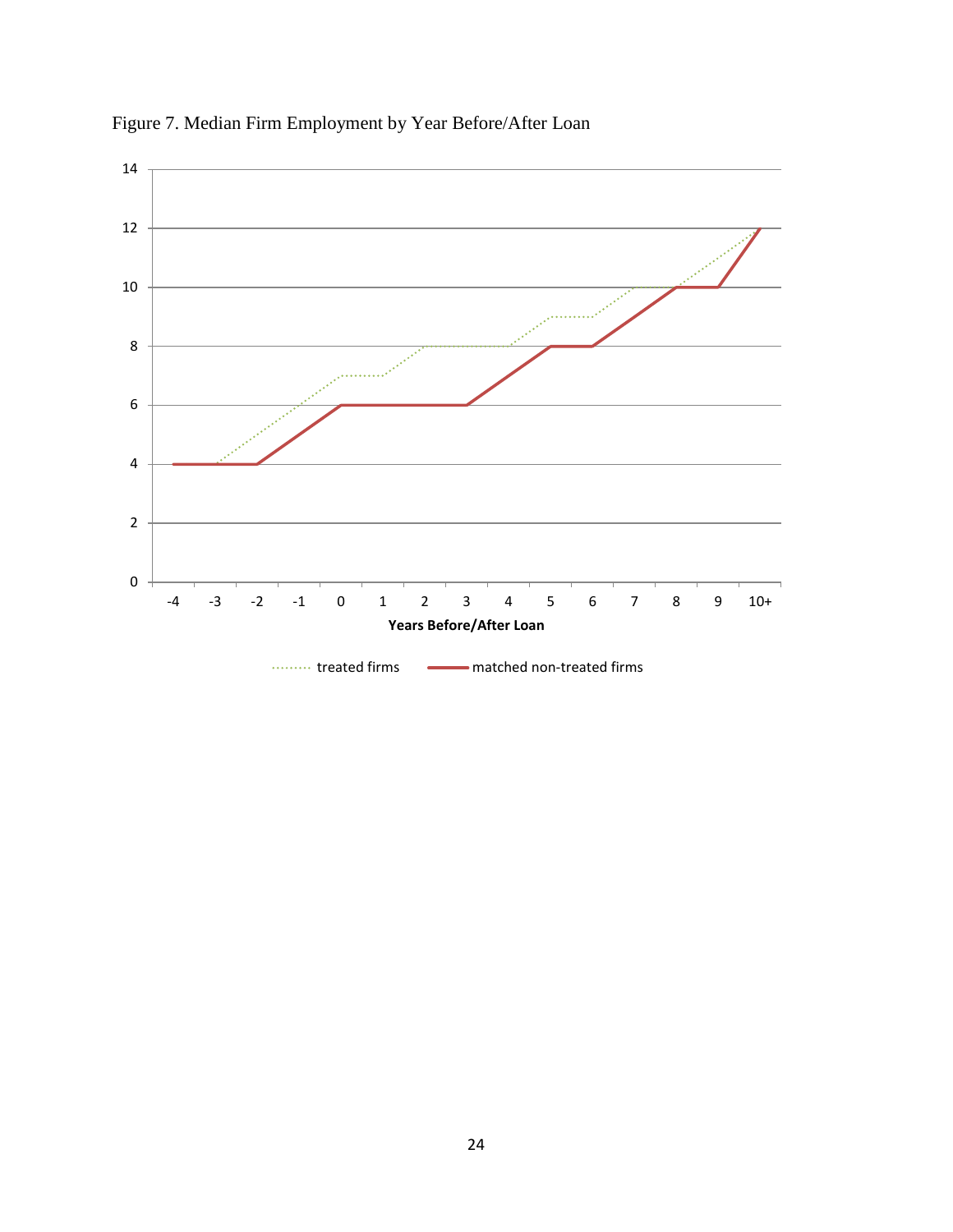

Figure 8. Loan Dummy Dynamics, Regressions with Treated Firms Only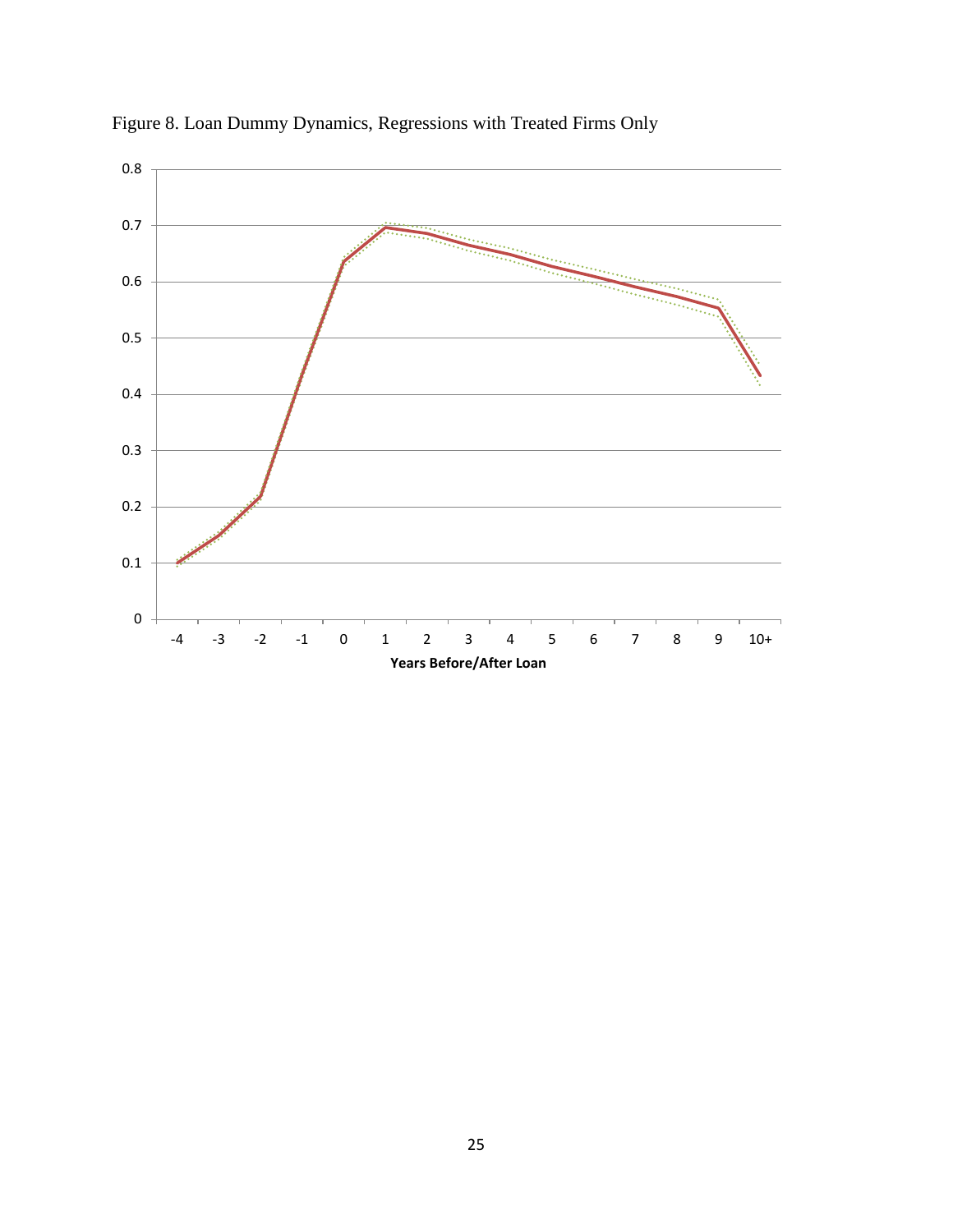

Figure 9. Loan Dynamics, All LBD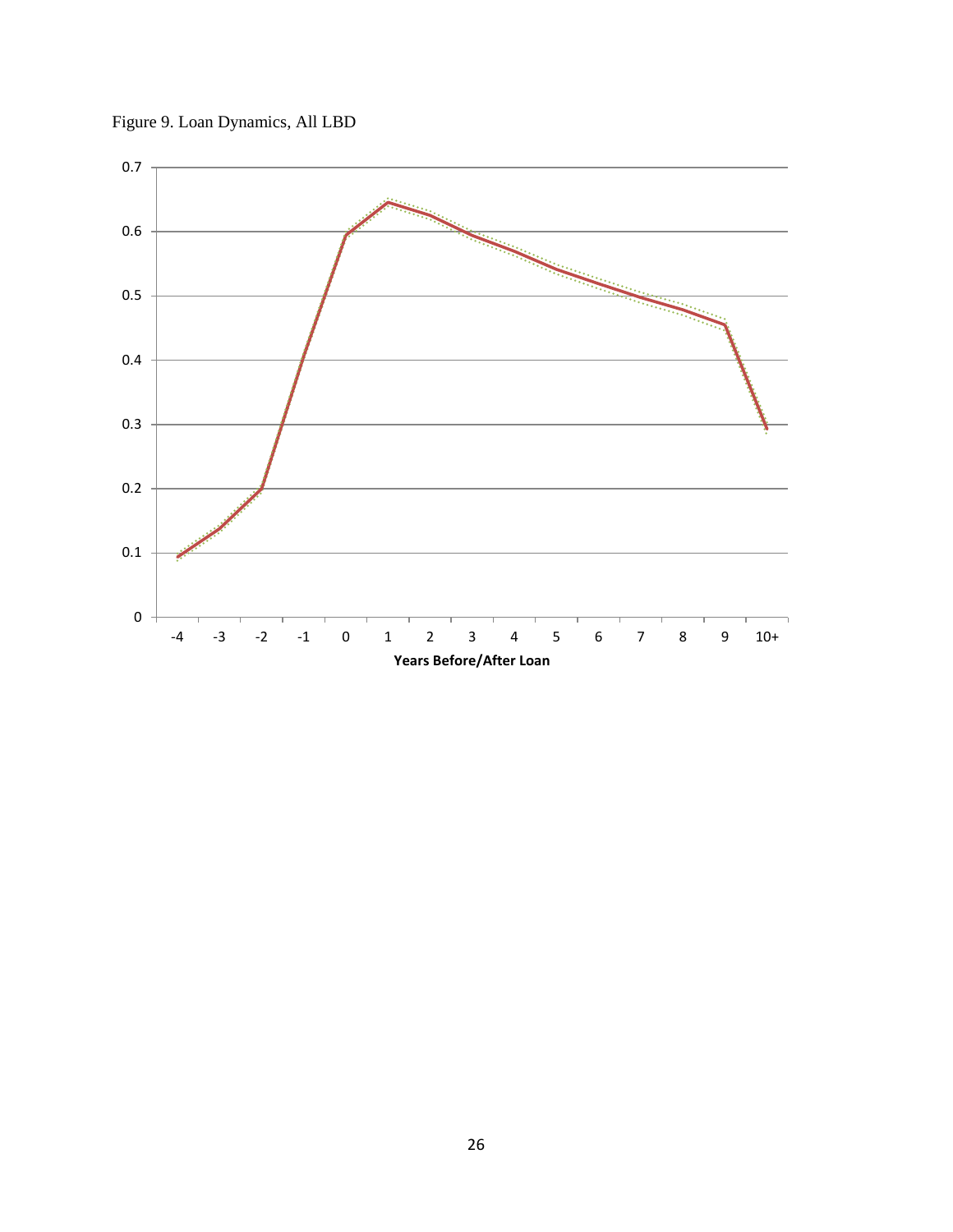|                                                                    | Number    |
|--------------------------------------------------------------------|-----------|
| Total SBA Loans in 1977-2009                                       | 1,378,501 |
| Except loans not matched to any business register                  | 763,583   |
| Except loans matched to non-employer business register             | 604,023   |
| Except recipients receiving first SBA 7A/504 loan before 1977 or a | 528,753   |
| SBA disaster loan before its first SBA 7A/504 loan                 |           |
| Except SBA 7A/504 loans after the first loan                       | 493,116   |
| Except start-ups                                                   | 337,148   |
| Except multi-establishment firms                                   | 318,207   |
| Except firms with missing employment in year before loan receipt   | 269,623   |
| Except firms without controls (main regression sample)             | 216,023   |

# Table 1. Path from Full SBA Loan Dataset to All Matched Regression Sample

## Table 2. Sample Comparisons

|                             | Not Matched to      | Not in        | Not in               | In Regressions |
|-----------------------------|---------------------|---------------|----------------------|----------------|
|                             | <b>Any Business</b> | Regressions   | Regressions          |                |
|                             | Register, Non-      | Because       | <b>Because No</b>    |                |
|                             | Start-Up            | Missing       | <b>Control Firms</b> |                |
|                             | According to        | Employment in | Found                |                |
|                             | <b>SBA</b>          | Year Before   |                      |                |
|                             |                     | Loan          |                      |                |
| <b>Total Number</b>         | 398,088             | 48,584        | 53,600               | 216,023        |
| Mean Employment             | 11.87               | 8.86          | 16.73                | 14.80          |
| Percent Sole                | 39.09               | 20.02         | 13.47                | 18.74          |
| Proprietorships             |                     |               |                      |                |
| <b>Percent Partnerships</b> | 5.35                | 4.10          | 3.33                 | 3.49           |
| <b>Percent Minority</b>     | 28.00               | 22.96         | 13.51                | 21.29          |
| <b>Percent Female</b>       | 27.59               | 27.68         | 22.25                | 26.17          |
| Percent Veteran             | 11.23               | 10.83         | 13.79                | 11.47          |
| Percent By Sector:          |                     |               |                      |                |
| Construction                | 6.39                | 9.40          | 5.73                 | 9.19           |
| Manufacturing               | 5.50                | 6.22          | 14.36                | 7.16           |
| <b>Wholesale Trade</b>      | 4.70                | 4.93          | 6.38                 | 5.39           |
| Retail Trade                | 12.90               | 11.08         | 10.33                | 11.66          |
| Finance/Insurance/          | 2.69                | 2.51          | 1.37                 | 2.36           |
| <b>Real Estate</b>          |                     |               |                      |                |
| Services                    | 33.89               | 29.98         | 17.52                | 31.18          |
| Other/Unknown               | 33.93               | 35.88         | 44.31                | 33.06          |

Notes: The variables come from the SBA loan recipient database.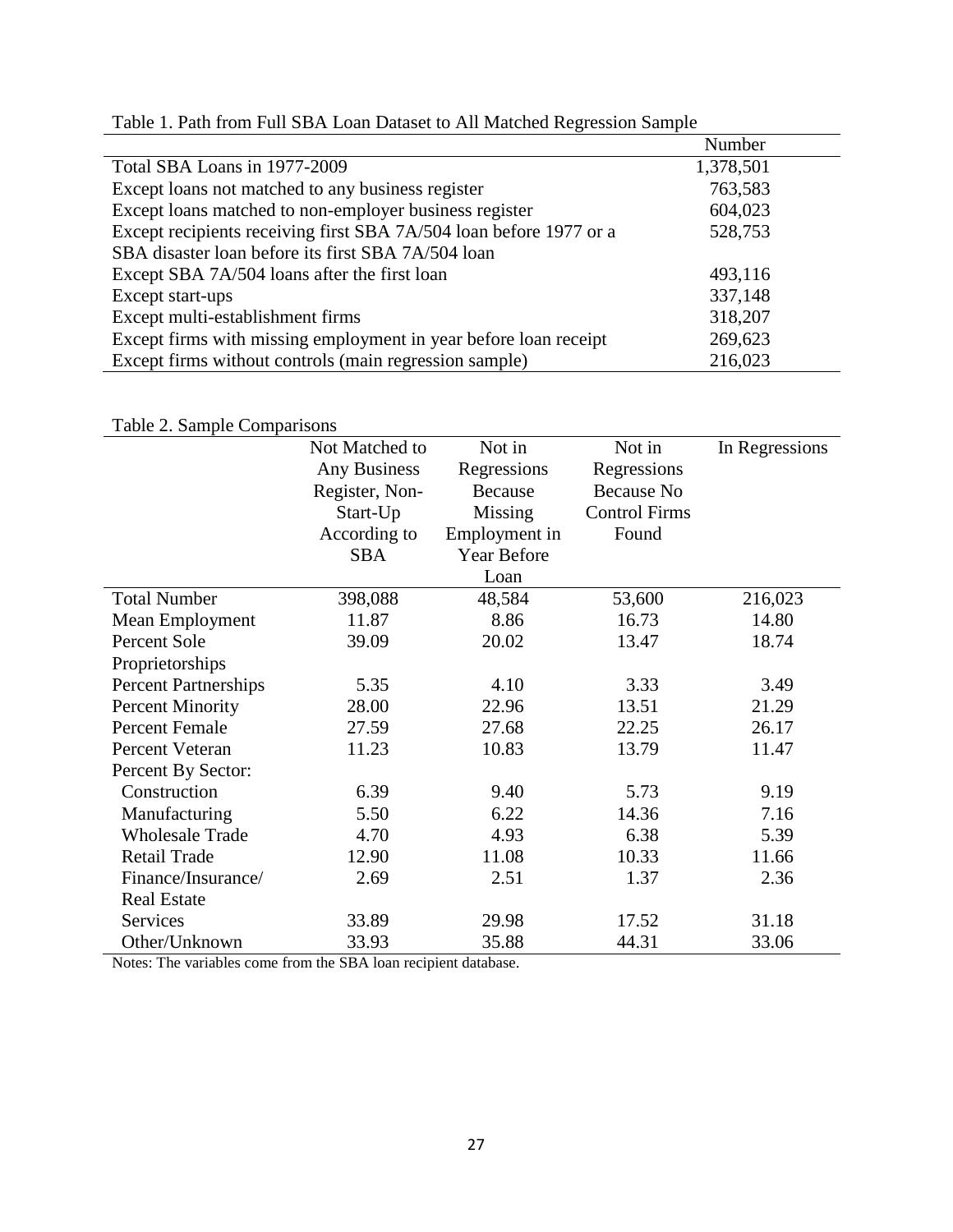|                               | All Non-Treated Firms | <b>All Treated Firms</b> |
|-------------------------------|-----------------------|--------------------------|
| <b>Employment Mean</b>        | 12.54                 | 12.46                    |
| <b>Employment Standard</b>    | 129.70                | 26.91                    |
| Deviation                     |                       |                          |
| <b>Employment Median</b>      | 4                     | 6                        |
| Age Mean                      | 8.20                  | 6.74                     |
| <b>Age Standard Deviation</b> | 7.61                  | 6.59                     |
| Age Median                    | 6                     | 4                        |
| Percent by Sector:            |                       |                          |
| Construction                  | 11.15%                | 10.80%                   |
| Manufacturing                 | 5.36%                 | 12.62%                   |
| <b>Wholesale Trade</b>        | 6.21%                 | 10.83%                   |
| <b>Retail Trade</b>           | 8.22%                 | 12.58%                   |
| Finance/Insurance/Real        | 2.55%                 | 1.87%                    |
| Estate                        |                       |                          |
| <b>Services</b>               | 55.47%                | 44.93%                   |
| Other                         | 11.05%                | 6.37%                    |

Table 3. Descriptive Statistics

Notes: This excludes multi-establishment firms and establishments that were ever in a multi-establishment firm in the past. Non-treated firms are included in each year they appear in the LBD, while treated firms are included only in the treatment year. For treated firms, employment is measured in the year prior to treatment. The variables come from the LBD.

|          | TWIN 1. I WILLOW OF FILMING WIN I THILL I ONLY OUGOI PRINCIPIS III I CONTOHIS WITH THE IMMORDS |               |               |            |            |  |  |  |
|----------|------------------------------------------------------------------------------------------------|---------------|---------------|------------|------------|--|--|--|
|          | Number of                                                                                      | Pre-Treatment | Pre-Treatment | Post-      | Post-      |  |  |  |
|          | Firms                                                                                          | Firm-Years    | Years/Firm    | Treatment  | Treatment  |  |  |  |
|          |                                                                                                |               |               | Firm-Years | Years/Firm |  |  |  |
| Treated  | 216,023                                                                                        | 2,051,524     | 9.5           | 1,353,043  | 6.3        |  |  |  |
| Controls | 3,508,245                                                                                      | 30,404,010    | 8.7           | 15,756,467 | 4.5        |  |  |  |
|          |                                                                                                |               |               |            |            |  |  |  |

## Table 4. Number of Firms and Firm-Year Observations in Regressions with All Matches

Notes: The year of loan receipt is counted as a pre-treatment year here.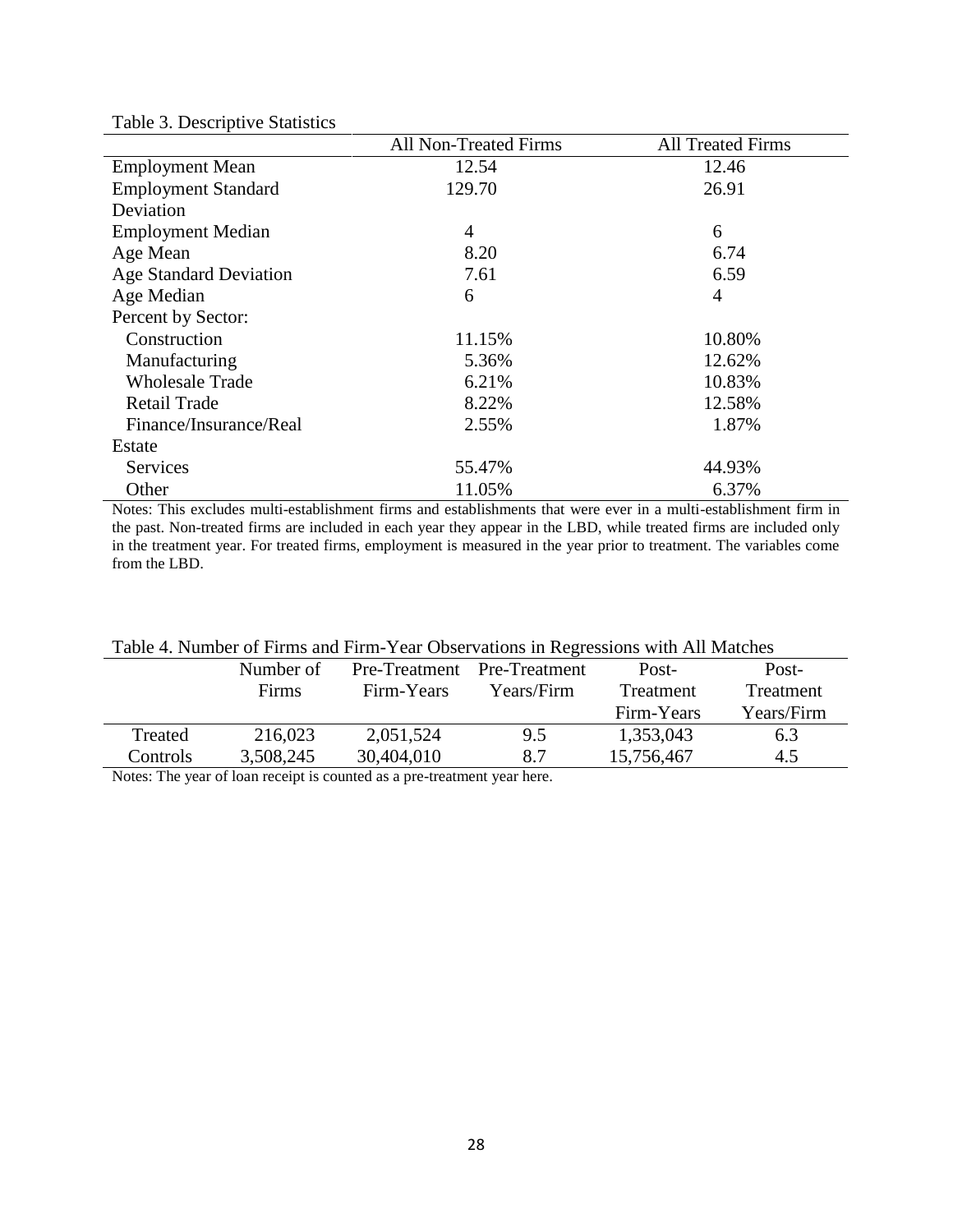|               |               | Table 5. Dias Deroic and After I repensity Score Matering |            |             |            |           |  |  |
|---------------|---------------|-----------------------------------------------------------|------------|-------------|------------|-----------|--|--|
|               | Variable Mean |                                                           |            |             |            |           |  |  |
|               | All Non-      | <b>All Treated</b>                                        | Treated in | Controls in | % Bias in  | % Bias    |  |  |
|               | Treated       |                                                           | Regression | Regression  | Regression | Reduction |  |  |
|               |               |                                                           | Sample     | Sample      | Sample     |           |  |  |
| Log Emp t-    | 1.307         | 1.702                                                     | 1.847      | 1.879       | $-2.473$   | 92.050    |  |  |
|               |               |                                                           |            |             |            |           |  |  |
| $Log Emp t$ - | 3.455         | 4.374                                                     | 4.696      | 4.791       | $-1.781$   | 89.739    |  |  |
| $1$ sq.       |               |                                                           |            |             |            |           |  |  |
| Log Emp t-    | 0.107         | 0.229                                                     | 0.228      | 0.220       | 1.198      | 93.708    |  |  |
| $1 - t - 2$   |               |                                                           |            |             |            |           |  |  |
| Log Emp t-    | 0.095         | 0.186                                                     | 0.198      | 0.192       | 0.909      | 94.176    |  |  |
| $2 - t - 3$   |               |                                                           |            |             |            |           |  |  |
| Log Emp t-    | 0.082         | 0.151                                                     | 0.164      | 0.162       | 0.449      | 96.474    |  |  |
| $3 - t - 4$   |               |                                                           |            |             |            |           |  |  |
| Log Wage      | 2.151         | 2.625                                                     | 2.963      | 2.985       | $-1.641$   | 95.297    |  |  |
| Age           | 7.496         | 7.160                                                     | 8.030      | 8.239       | $-2.928$   | 37.624    |  |  |

| Table 5. Bias Before and After Propensity Score Matching |  |  |  |  |
|----------------------------------------------------------|--|--|--|--|
|                                                          |  |  |  |  |

Notes: % bias is the standardized difference, which for a given variable, say age, is

 $SDIFF(age) = \frac{100\frac{1}{N}\sum_{i \in A}[age_i - \sum_{j \in C} g(p_i, p_j)age_j]}{N_{CMB}[(case), (see), (see)]}$  $Var_{i \in A}(age) + Var_{j \in C}(age)$  $\overline{\mathbf{c}}$ . The all non-treated group is included in all years they appear in the

LBD. The other three groups are included only in the treatment year.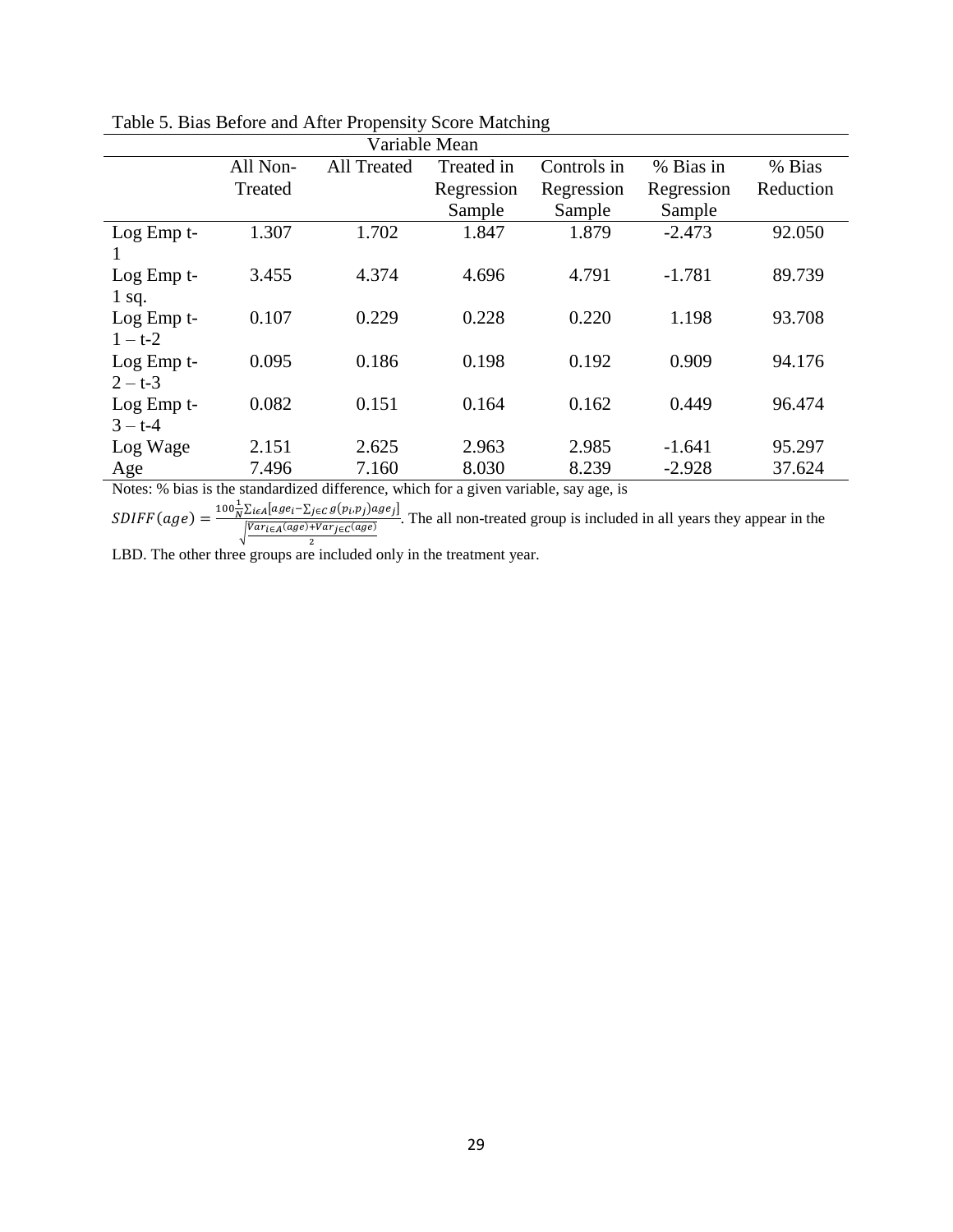|                          |         | acre of Eugenbro finem regressions while the transment sumple |           |            |
|--------------------------|---------|---------------------------------------------------------------|-----------|------------|
|                          | (1)     | (2)                                                           | (3)       | (4)        |
| Postloan Dummy           | 0.241   | 0.228                                                         | 0.241     | 0.244      |
|                          | (0.002) | (0.002)                                                       | (0.003)   | (0.003)    |
| Postloan                 |         | 0.070                                                         | 0.071     | 0.064      |
| $Dummy*Log$              |         | (0.002)                                                       | (0.002)   | (0.003)    |
| Loan Amount              |         |                                                               |           |            |
| Postloan                 |         |                                                               | $-0.0084$ | $-0.0108$  |
| Dummy*Log                |         |                                                               | (0.0010)  | (0.0011)   |
| Loan Amount <sup>2</sup> |         |                                                               |           |            |
| Postloan                 |         |                                                               |           | 0.00192    |
| $Dummy*Log$              |         |                                                               |           | (0.00062)  |
| Loan Amount <sup>3</sup> |         |                                                               |           |            |
| Postloan                 |         |                                                               |           | 0.000220   |
| Dummy*Log                |         |                                                               |           | (0.000057) |
| Loan Amount <sup>4</sup> |         |                                                               |           |            |
| Total Obs.               |         | 49,565,044                                                    |           |            |
| <b>Treated Firm</b>      |         | 3,404,567                                                     |           |            |
| Obs.                     |         |                                                               |           |            |

Table 6. Log Employment Regressions with All Matched Sample

Notes: The regressions also include event time dummies common to both treated firms and their matched controls, year dummies, and firm fixed effects (for control firms, there are separate fixed effects for each treated firm to which they are matched). Standard errors, cluster-adjusted by firm, are in parentheses. The log loan amount is the difference between the firm's log loan amount and the mean of the log loan amount among treated firms in the sample.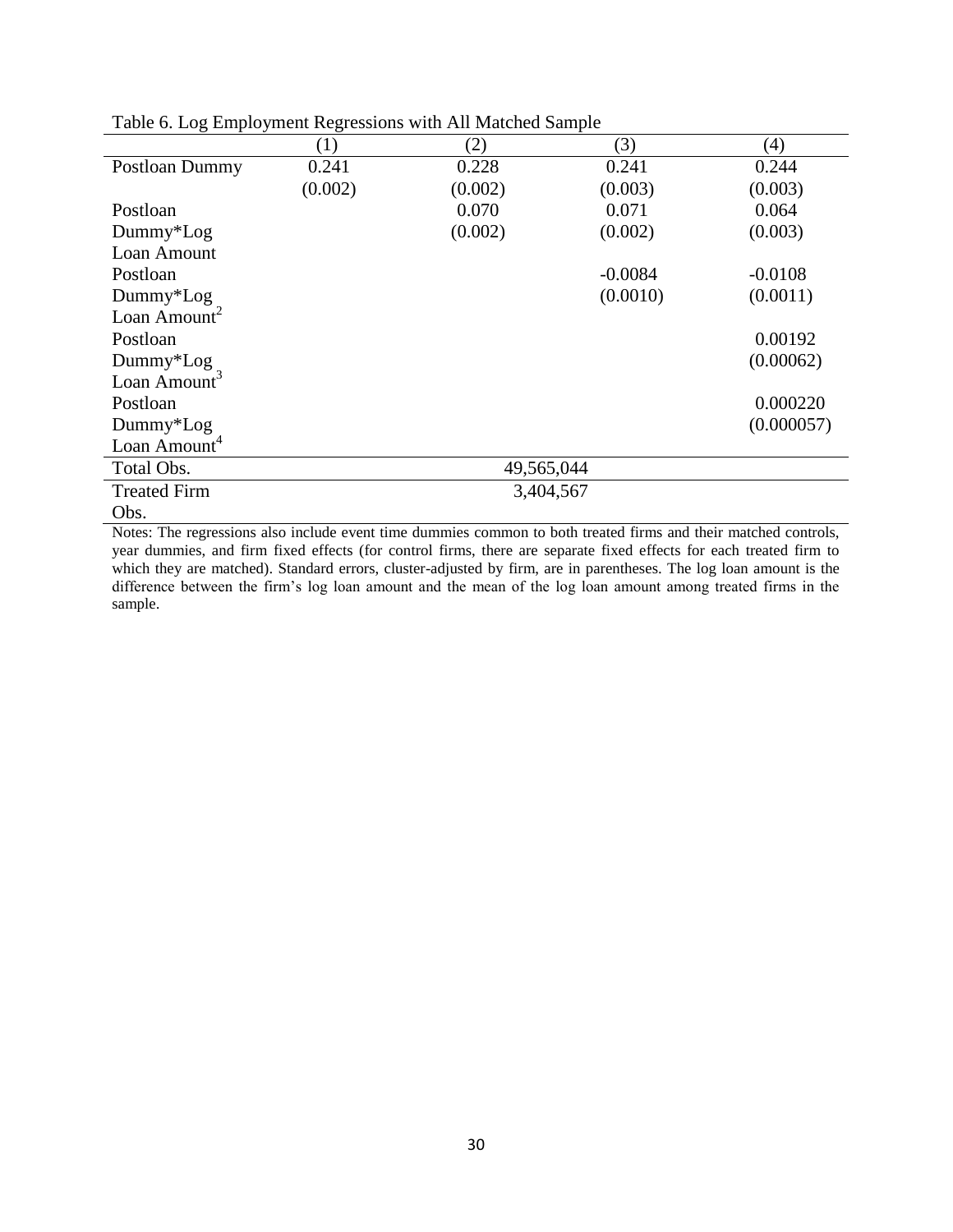| ں                   |         |         |            |            |
|---------------------|---------|---------|------------|------------|
|                     | (1)     | (2)     | (3)        | (4)        |
| Postloan Dummy      | 3.074   | 0.708   | 0.203      | $-0.733$   |
|                     | (0.101) | (0.357) | (0.113)    | (0.140)    |
| Postloan            |         | 5.385   | 6.613      | 10.107     |
| Dummy*Loan          |         | (0.804) | (0.232)    | (0.495)    |
| Amount              |         |         |            |            |
| Postloan            |         |         | $-0.063$   | $-1.354$   |
| Dummy*Loan          |         |         | (0.004)    | (0.210)    |
| Amount <sup>2</sup> |         |         |            |            |
| Postloan            |         |         |            | 0.054      |
| Dummy*Loan          |         |         |            | (0.017)    |
| Amount <sup>3</sup> |         |         |            |            |
| Postloan            |         |         |            | $-0.00038$ |
| Dummy*Loan          |         |         |            | (0.00013)  |
| Amount <sup>4</sup> |         |         |            |            |
| Total Obs.          |         |         | 49,565,044 |            |
| <b>Treated Firm</b> |         |         | 3,404,567  |            |
| Obs.                |         |         |            |            |

Table 7. Unlogged Employment Regressions with All Matched Sample

Notes: The regressions also include event time dummies common to both treated firms and their matched controls, year dummies, and firm fixed effects (for control firms, there are separate fixed effects for each treated firm to which they are matched). Standard errors, cluster-adjusted by firm, are in parentheses. The loan amounts are in \$millions.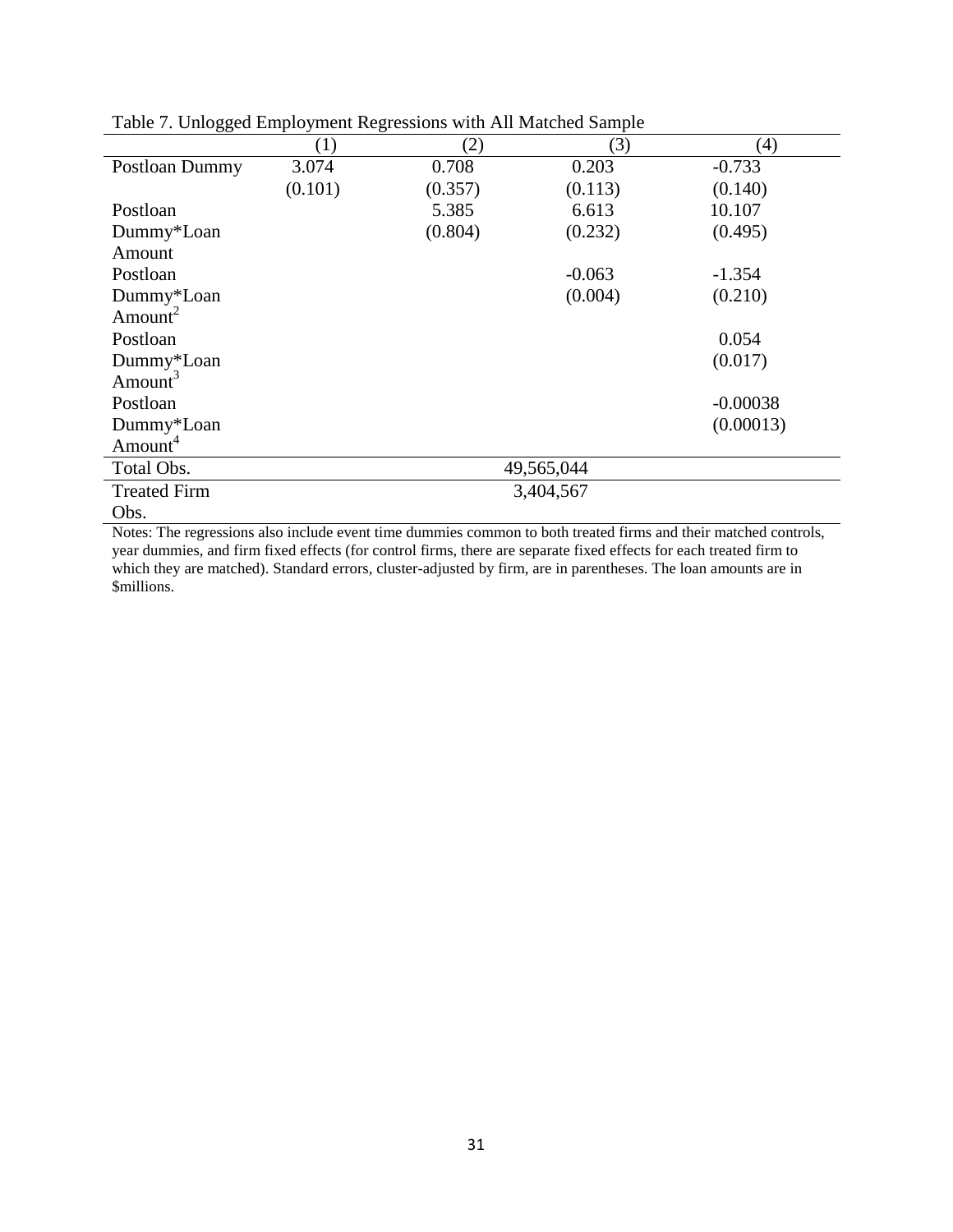| Tuere of Log Linprogramm regressions with Growing countries materied bumple |         |           |  |  |  |
|-----------------------------------------------------------------------------|---------|-----------|--|--|--|
|                                                                             |         |           |  |  |  |
| Postloan Dummy                                                              | 0.263   | 0.257     |  |  |  |
|                                                                             | (0.026) | (0.025)   |  |  |  |
| Postloan Dummy*Log                                                          |         | 0.054     |  |  |  |
| Loan Amount                                                                 |         | (0.019)   |  |  |  |
| Total Obs.                                                                  |         | 1,017,275 |  |  |  |
| Treated Firm Obs.                                                           |         | 21,171    |  |  |  |

Table 8. Log Employment Regressions with Growing Counties Matched Sample

Notes: The regressions also include event time dummies common to both treated firms and their matched controls, year dummies, and firm fixed effects (for control firms, there are separate fixed effects for each treated firm to which they are matched). Standard errors, cluster-adjusted by firm, are in parentheses. The log loan amount is the difference between the firm's log loan amount and the mean of the log loan amount among treated firms in the sample. Treated and control firms are included in this sample only if they are located in counties with total employment growth between the year before the treated firm's loan receipt and the year of loan receipt that is in the top decile of employment growth (10.9 percent) among county-year observations in the LBD. Geography is not used for exact matching among treated and control firms in this sample.

#### Table 9. Unlogged Employment Regressions with Growing Counties Matched Sample

| ັັ                  |         |           |  |
|---------------------|---------|-----------|--|
|                     |         |           |  |
| Postloan Dummy      | 2.338   | 0.540     |  |
|                     | (0.510) | (0.448)   |  |
| Postloan Dummy*Loan |         | 4.360     |  |
| Amount              |         | (0.740)   |  |
| Total Obs.          |         | 1,017,275 |  |
| Treated Firm Obs.   |         | 21,171    |  |

Notes: The regressions also include event time dummies common to both treated firms and their matched controls, year dummies, and firm fixed effects (for control firms, there are separate fixed effects for each treated firm to which they are matched). Standard errors, cluster-adjusted by firm, are in parentheses. The loan amounts are in \$millions. Treated and control firms are included in this sample only if they are located in counties with total employment growth between the year before the treated firm's loan receipt and the year of loan receipt that is in the top decile of employment growth (10.9 percent) among county-year observations in the LBD. Geography is not used for exact matching among treated and control firms in this sample.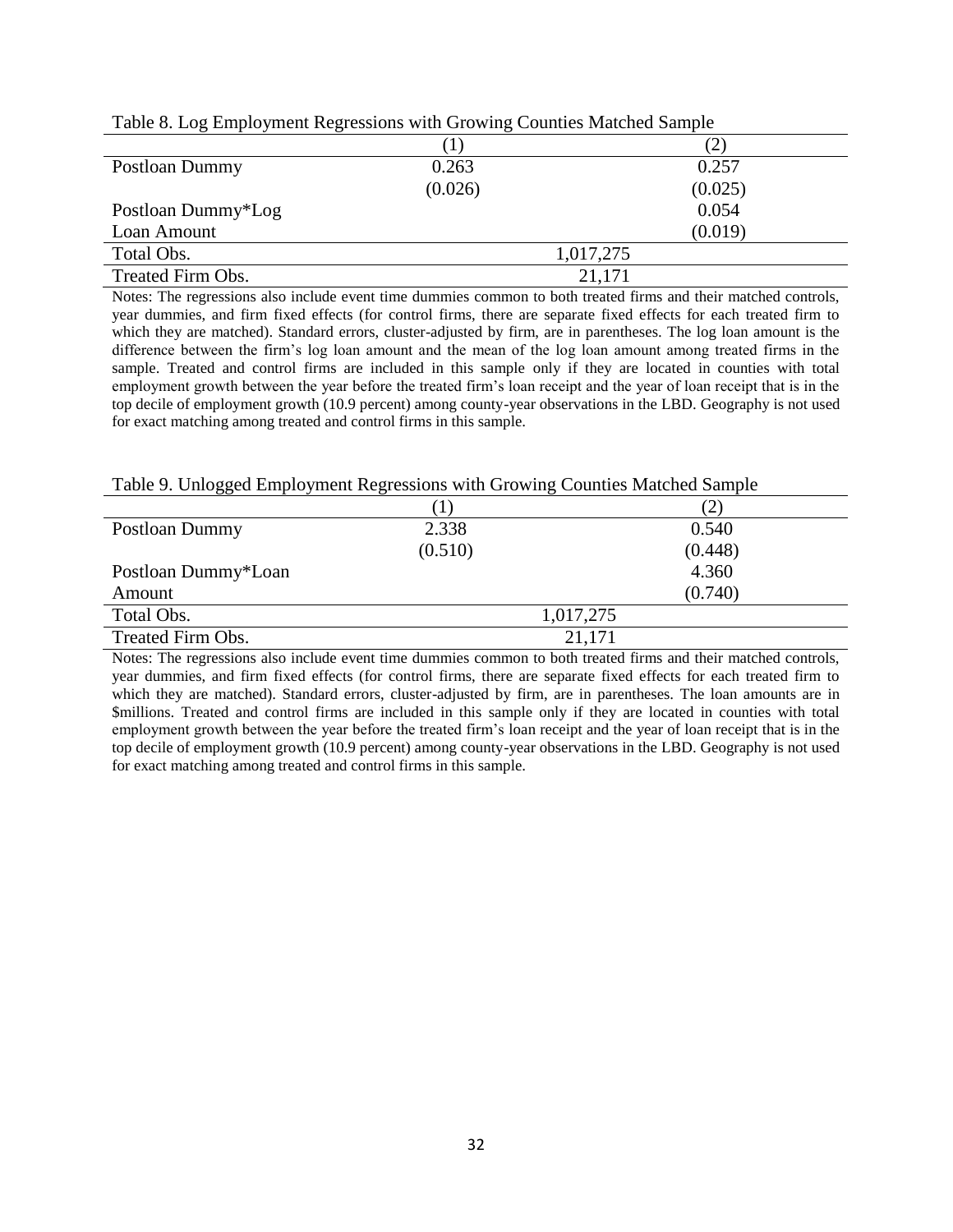|                          | $\leq$ 10 miles | $>200$ miles               | Nearest 4 | Furthest 4 |
|--------------------------|-----------------|----------------------------|-----------|------------|
|                          |                 | Log Employment             |           |            |
| Postloan Dummy           | 0.199           | 0.180                      | 0.203     | 0.194      |
|                          | (0.007)         | (0.006)                    | (0.004)   | (0.004)    |
| Postloan Dummy           | 0.187           | 0.168                      | 0.191     | 0.181      |
|                          | (0.007)         | (0.007)                    | (0.004)   | (0.004)    |
| Postloan                 | 0.064           | 0.062                      | 0.061     | 0.061      |
| Dummy*Log Loan           | (0.004)         | (0.004)                    | (0.002)   | (0.002)    |
| Amount                   |                 |                            |           |            |
| Postloan Dummy           | 0.191           | 0.171                      | 0.198     | 0.189      |
|                          | (0.008)         | (0.008)                    | (0.005)   | (0.005)    |
| Postloan                 | 0.065           | 0.063                      | 0.062     | 0.062      |
| Dummy*Log Loan           | (0.004)         | (0.004)                    | (0.002)   | (0.002)    |
| Amount                   |                 |                            |           |            |
| Postloan                 | $-0.0020$       | $-0.0018$                  | $-0.0045$ | $-0.0045$  |
| Dummy*Log Loan           | (0.0026)        | (0.0026)                   | (0.0016)  | (0.0016)   |
| Amount <sup>2</sup>      |                 |                            |           |            |
|                          |                 | <b>Unlogged Employment</b> |           |            |
| Postloan Dummy           | 1.603           | 1.481                      | 2.277     | 2.143      |
|                          | (0.138)         | (0.110)                    | (0.134)   | (0.145)    |
| Postloan Dummy           | 0.461           | 0.348                      | 0.444     | 0.315      |
|                          | (0.143)         | (0.119)                    | (0.166)   | (0.175)    |
| PostloanDummy*           | 3.388           | 3.360                      | 4.540     | 4.533      |
| Loan Amount              | (0.333)         | (0.333)                    | (0.221)   | (0.221)    |
| Postloan Dummy           | 0.134           | 0.029                      | $-0.001$  | $-0.128$   |
|                          | (0.138)         | (0.115)                    | (0.182)   | (0.190)    |
| Postloan Dummy*          | 4.898           | 4.831                      | 6.143     | 6.131      |
| Loan Amount              | (0.455)         | (0.452)                    | (0.320)   | (0.320)    |
| Postloan Dummy*          | $-0.502$        | $-0.489$                   | $-0.405$  | $-0.404$   |
| Loan Amount <sup>2</sup> | (0.120)         | (0.119)                    | (0.052)   | (0.052)    |
| Total Obs.               | 1,352,061       | 4,237,998                  | 4,961,474 | 4,942,141  |
| Treated Firm Obs.        | 371,925         | 371,925                    | 1,079,342 | 1,079,993  |

Table 10. Regressions with Control Groups by Geographic Distance from Matched Treated Firms

Notes: The regressions also include event time dummies common to both treated firms and their matched controls, year dummies, and firm fixed effects (for control firms, there are separate fixed effects for each treated firm to which they are matched). Standard errors, cluster-adjusted by firm, are in parentheses. The log loan amount is the difference between the firm's log loan amount and the mean of the log loan amount among treated firms in the sample. The loan amounts are in \$millions. The first and second control group is non-treated firms located no more than 10 miles away and more than 200 miles away from the treated firms to which they are matched, respectively. Only treated firms that have controls in both control groups are included in the regressions. The third and fourth control groups are the nearest and furthest four firms from the treated firms to which they are matched. Only treated firms that have at least eight control firms are included in the regressions.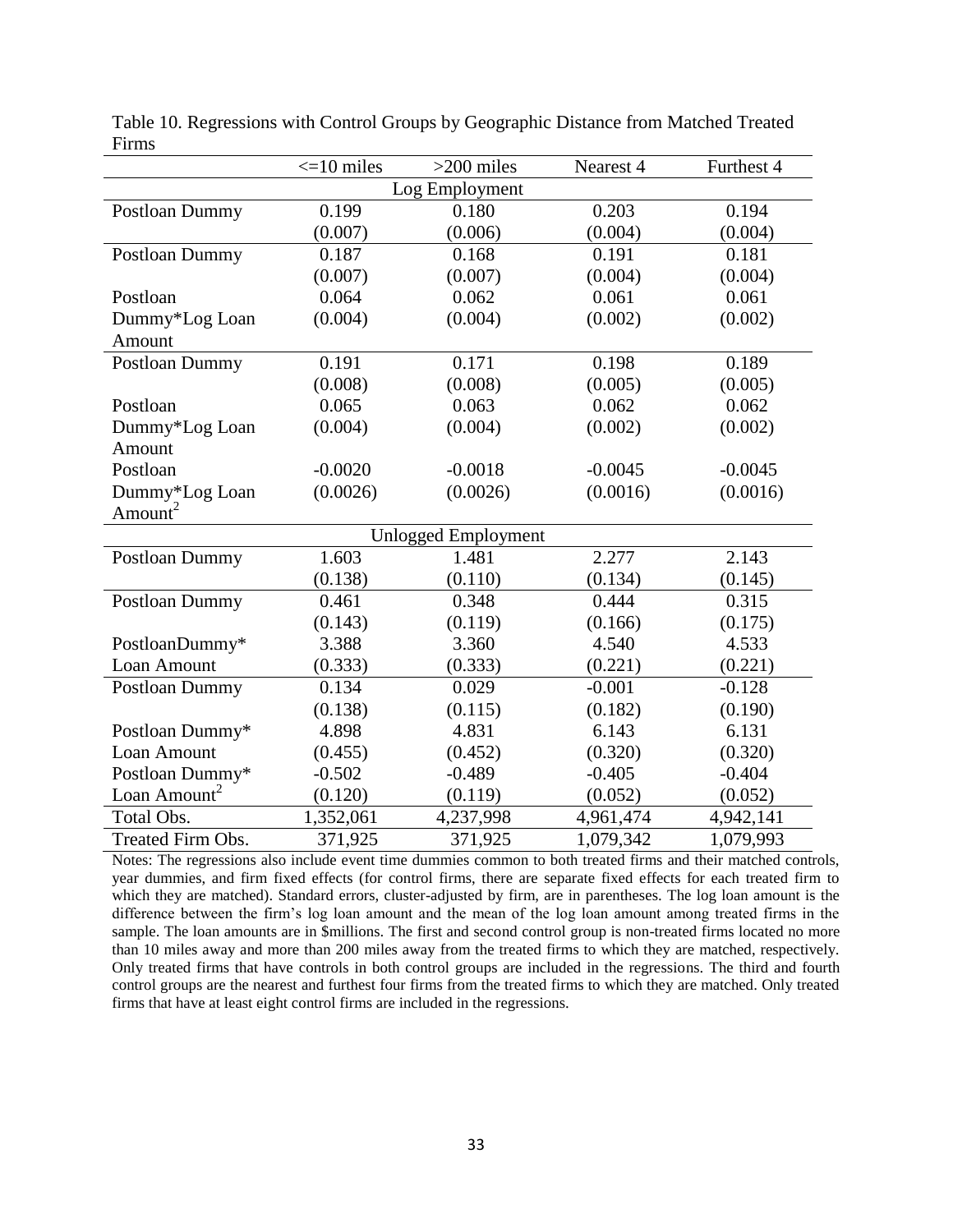|                     |            | (2)     | (3)       | (4)         |  |
|---------------------|------------|---------|-----------|-------------|--|
| Postloan Dummy      | 3.258      | 2.215   | 1.891     | 1.774       |  |
|                     | (0.075)    | (0.239) | (0.083)   | (0.095)     |  |
| Postloan Dummy*Loan |            | 2.470   | 3.278     | 3.709       |  |
| Amount              |            | (0.560) | (0.186)   | (0.330)     |  |
| Postloan Dummy*Loan |            |         | $-0.030$  | $-0.179$    |  |
| Amount <sup>2</sup> |            |         | (0.002)   | (0.117)     |  |
| Postloan Dummy*Loan |            |         |           | 0.0039      |  |
| Amount <sup>3</sup> |            |         |           | (0.0059)    |  |
| Postloan Dummy*Loan |            |         |           | $-0.000023$ |  |
| Amount <sup>4</sup> |            |         |           | (0.000044)  |  |
| Total Obs.          | 77,118,506 |         |           |             |  |
| Treated Firm Obs.   |            |         | 4,526,915 |             |  |

Table 11. Unlogged Employment Regressions with Matched Sample, Imputing Zero Employment After Exit

Notes: The regressions also include event time dummies common to both treated firms and their matched controls, year dummies, and firm fixed effects (for control firms, there are separate fixed effects for each treated firm to which they are matched). Standard errors are cluster-adjusted by firm. The loan amount is in \$millions. Zero employment is imputed in all years after exit (i.e., through 2010).

|  |  |  |  |  |  |  |  | Table 12. Log Employment Regressions with Sample Matched by +/-2 Percent Bandwidth |  |  |
|--|--|--|--|--|--|--|--|------------------------------------------------------------------------------------|--|--|
|  |  |  |  |  |  |  |  |                                                                                    |  |  |

|                          | $\left( 1\right)$ | (2)        | (3)       | (4)       |
|--------------------------|-------------------|------------|-----------|-----------|
| Postloan Dummy           | 0.226             | 0.212      | 0.223     | 0.236     |
|                          | (0.003)           | (0.003)    | (0.004)   | (0.004)   |
| Postloan                 |                   | 0.067      | 0.068     | 0.063     |
| $Dummy*Log$              |                   | (0.002)    | (0.002)   | (0.003)   |
| Loan Amount              |                   |            |           |           |
| Postloan                 |                   |            | $-0.0067$ | $-0.0230$ |
| $Dummy*Log$              |                   |            | (0.0012)  | (0.0030)  |
| Loan Amount <sup>2</sup> |                   |            |           |           |
| Postloan                 |                   |            |           | 0.00148   |
| Dummy*Log                |                   |            |           | (0.00067) |
| Loan Amount <sup>3</sup> |                   |            |           |           |
| Postloan                 |                   |            |           | 0.00022   |
| $Dummy*Log$              |                   |            |           | (0.00004) |
| Loan Amount <sup>4</sup> |                   |            |           |           |
| Total Obs.               |                   | 12,623,202 |           |           |
| Treated Firm Obs.        |                   | 2,379,029  |           |           |

Notes: The regressions also include event time dummies common to both treated firms and their matched controls, year dummies, and firm fixed effects (for control firms, there are separate fixed effects for each treated firm to which they are matched). Standard errors, cluster-adjusted by firm, are in parentheses. The log loan amount is the difference between the firm's log loan amount and the mean of the log loan amount among treated firms in the sample.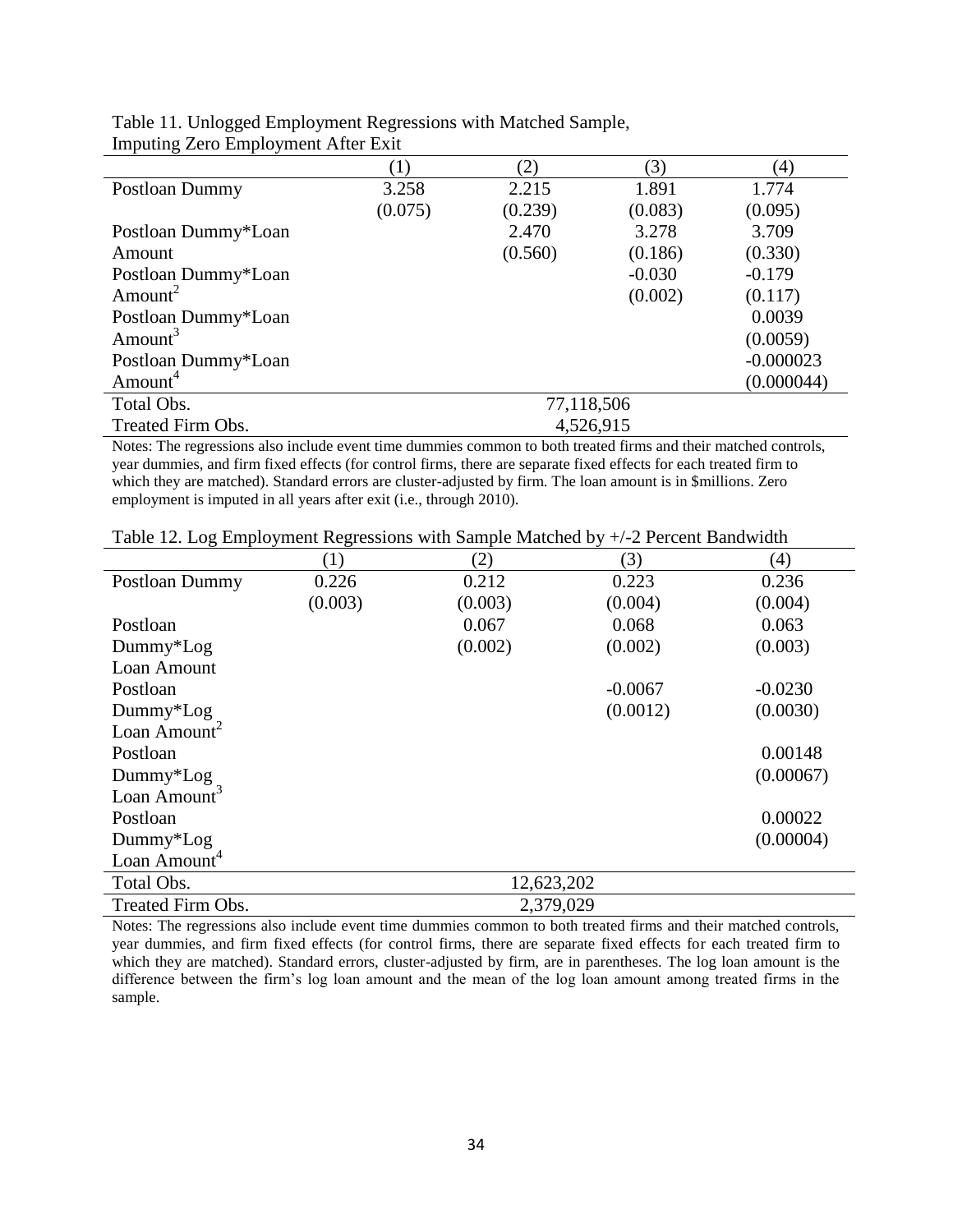| Tuble 15. Chrogged Employment Regressions with bumple materied of |         |               |            | $\mu$ $\mu$ and $\sigma$ and $\sigma$ |
|-------------------------------------------------------------------|---------|---------------|------------|---------------------------------------|
|                                                                   |         | $\mathbf{2})$ | (3)        | (4)                                   |
| Postloan Dummy                                                    | 2.998   | 0.448         | $-0.187$   | $-0.951$                              |
|                                                                   | (0.126) | (0.142)       | (0.163)    | (0.165)                               |
| Postloan Dummy                                                    |         | 5.814         | 7.860      | 11.379                                |
| *Loan Amount                                                      |         | (0.265)       | (0.428)    | (0.535)                               |
| Postloan Dummy                                                    |         |               | $-0.482$   | $-2.398$                              |
| *Loan Amount <sup><math>\angle</math></sup>                       |         |               | (0.088)    | (0.226)                               |
| Postloan Dummy                                                    |         |               |            | 0.186                                 |
| *Loan Amount <sup>3</sup>                                         |         |               |            | (0.025)                               |
| Postloan Dummy                                                    |         |               |            | $-0.0042$                             |
| *Loan Amount <sup>4</sup>                                         |         |               |            | (0.0007)                              |
| Total Obs.                                                        |         |               | 12,623,202 |                                       |
| Treated Firm Obs.                                                 |         |               | 2,379,029  |                                       |

Table 13. Unlogged Employment Regressions with Sample Matched by +/-2 Percent Bandwidth

Notes: The regressions also include event time dummies common to both treated firms and their matched controls, year dummies, and firm fixed effects (for control firms, there are separate fixed effects for each treated firm to which they are matched). Standard errors, cluster-adjusted by firm, are in parentheses. The loan amounts are in \$millions.

## Table 14. Mean Employment With and Without Matching

| Table 1.1. Mean Employment while and while mateming |               |                |
|-----------------------------------------------------|---------------|----------------|
|                                                     | Pre-Treatment | Post-Treatment |
| <b>Without Matching:</b>                            |               |                |
| Treated                                             | 11.91         | 20.90          |
| Non-Treated                                         | 15.69         |                |
| With Matching:                                      |               |                |
| Treated                                             | 10.84         | 20.17          |
| Non-Treated                                         | 12.44         | 18.96          |

Notes: The year of loan receipt is included as a pre-treatment year. The post-treatment years for non-treated firms with matching are the post-treatment years of the treated firms to which the non-treated firms are matched.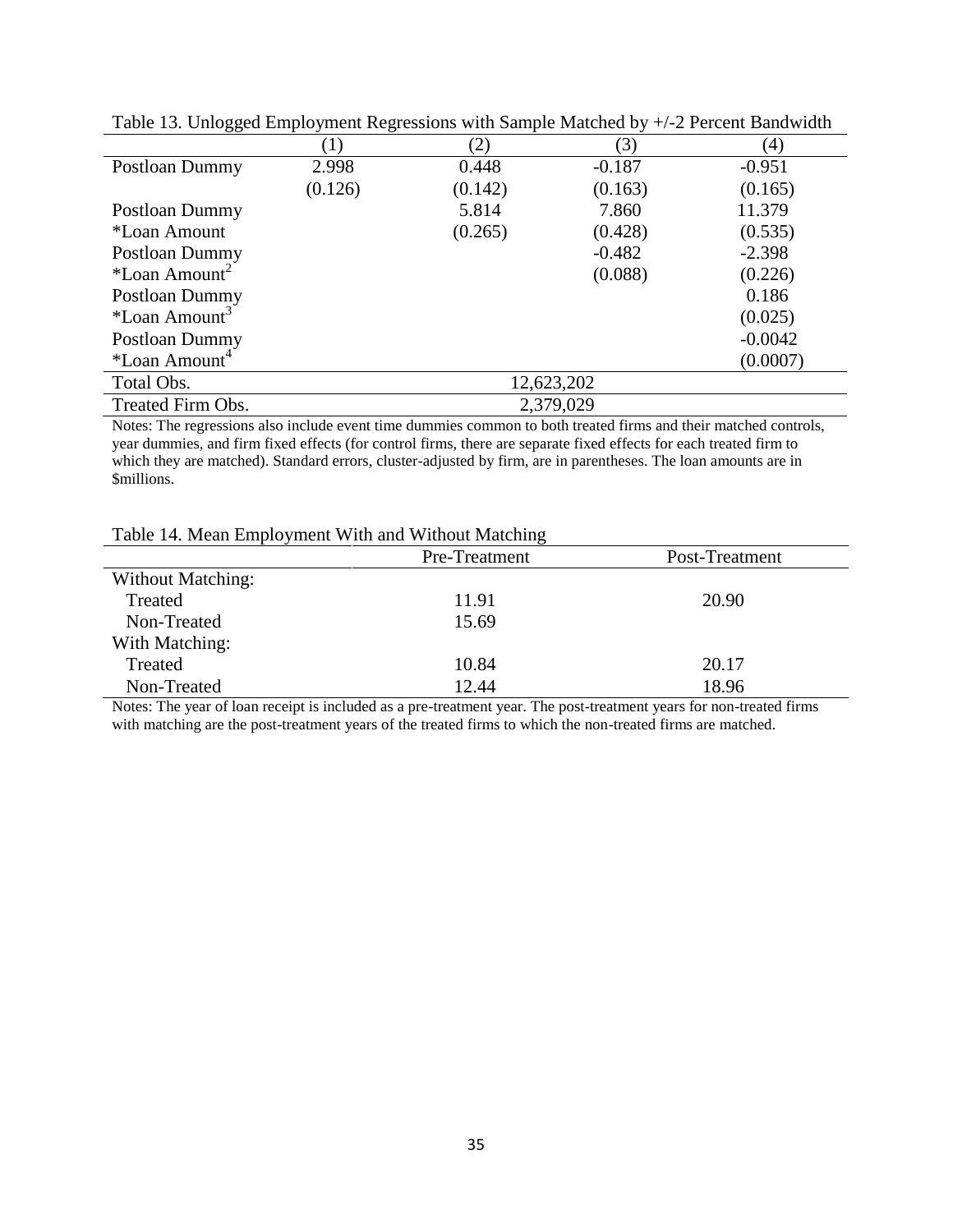| raone 10. 20g 2111pro jihan negressions with 110 |         |           |          |           |
|--------------------------------------------------|---------|-----------|----------|-----------|
|                                                  | (1)     | (2)       | (3)      | (4)       |
| Postloan Dummy                                   | 0.328   | 0.323     | 0.320    | 0.324     |
|                                                  | (0.002) | (0.002)   | (0.002)  | (0.002)   |
| Postloan                                         |         | 0.037     | 0.037    | 0.015     |
| $Dummy*Log$                                      |         | (0.001)   | (0.001)  | (0.003)   |
| Loan Amount                                      |         |           |          |           |
| Postloan                                         |         |           | 0.0016   | $-0.0009$ |
| Dummy*Log                                        |         |           | (0.0010) | (0.0009)  |
| Loan Amount <sup>2</sup>                         |         |           |          |           |
| Postloan                                         |         |           |          | 0.0058    |
| $Dummy*Log$                                      |         |           |          | (0.0006)  |
| Loan Amount <sup>3</sup>                         |         |           |          |           |
| Postloan                                         |         |           |          | 0.00046   |
| $Dummy*Log$                                      |         |           |          | (0.00006) |
| Loan Amount <sup>4</sup>                         |         |           |          |           |
| Obs.                                             |         | 5,317,759 |          |           |

Table 15. Log Employment Regressions with Treated Firms Only

Notes: The regressions also include year dummies and firm fixed effects. Standard errors, cluster-adjusted by firm, are in parentheses. The log loan amount is the difference between the firm's log loan amount and the mean of the log loan amount in the sample.

Table 16. Unlogged Employment Regressions with Treated Firms Only

|                     | $\left(1\right)$ | (2)     | (3)       | (4)        |
|---------------------|------------------|---------|-----------|------------|
| Postloan Dummy      | 3.615            | 1.325   | 0.965     | 0.221      |
|                     | (0.085)          | (0.260) | (0.107)   | (0.142)    |
| Postloan            |                  | 5.463   | 6.394     | 9.263      |
| Dummy*Loan          |                  | (0.600) | (0.195)   | (0.491)    |
| Amount              |                  |         |           |            |
| Postloan            |                  |         | $-0.061$  | $-1.173$   |
| Dummy*Loan          |                  |         | (0.004)   | (0.230)    |
| Amount <sup>2</sup> |                  |         |           |            |
| Postloan            |                  |         |           | 0.052      |
| Dummy*Loan          |                  |         |           | (0.018)    |
| Amount <sup>3</sup> |                  |         |           |            |
| Postloan            |                  |         |           | $-0.00037$ |
| Dummy*Loan          |                  |         |           | (0.00015)  |
| Amount <sup>4</sup> |                  |         |           |            |
| Obs.                |                  |         | 5,317,759 |            |

Notes: The regressions also include year dummies and firm fixed effects. Standard errors, cluster-adjusted by firm, are in parentheses. The loan amounts are in \$millions.